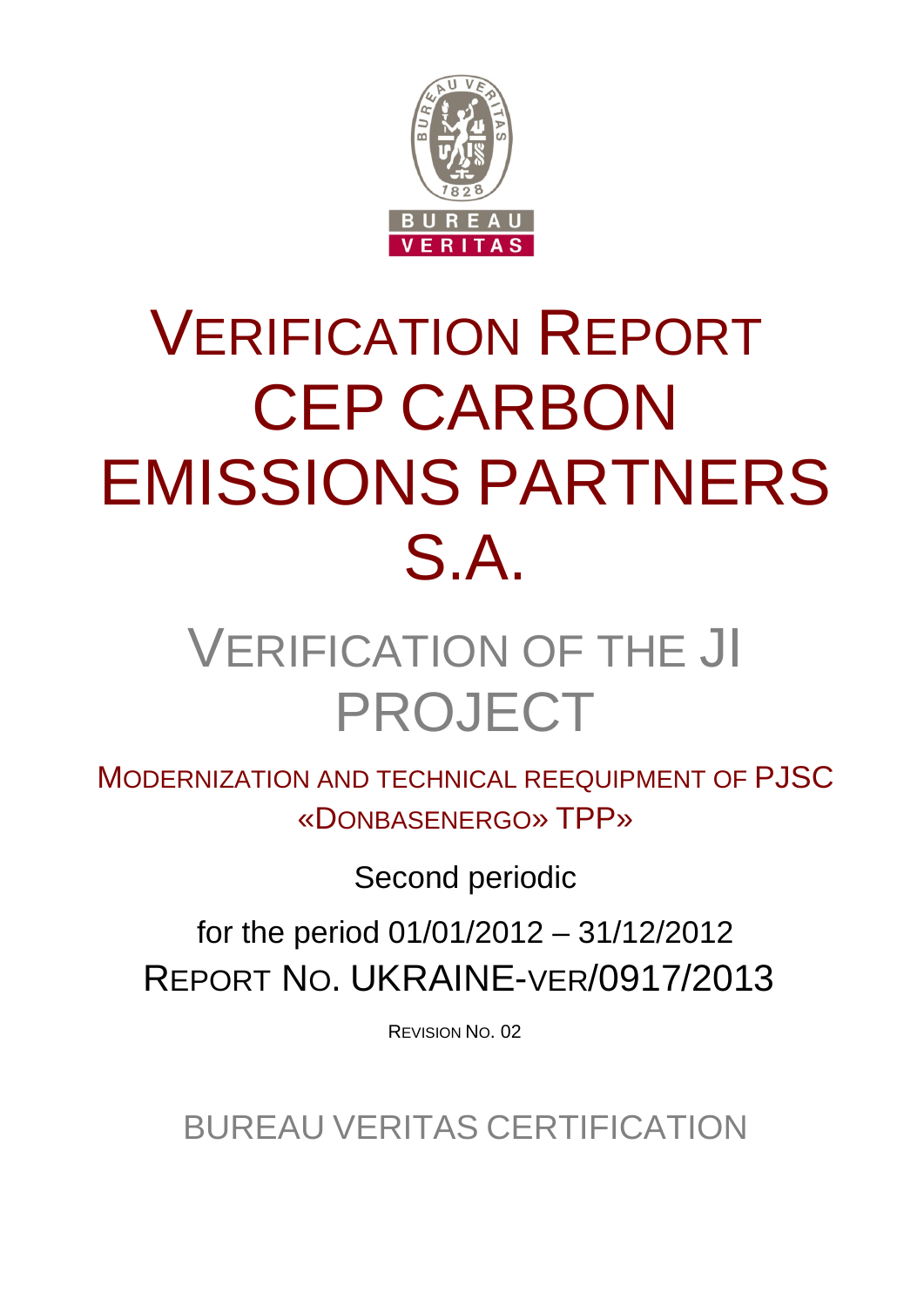

| Date of first issue:                                                                                                                                                                                                                                                                                                                                                                                                                                                                                                                                                                                                                                                                                                                                                                                                                                                                                                                                                                                                                                                                                                                                                                                                                                                                                                                                                                                                                                                                                                                                                                                                                                                                                                                                                                                                                                                                                                                                                                                                                                                                                                                                                                                                                                                                                                                                                                       |                       | Organizational unit: |           |                                     |                                                                                          |  |
|--------------------------------------------------------------------------------------------------------------------------------------------------------------------------------------------------------------------------------------------------------------------------------------------------------------------------------------------------------------------------------------------------------------------------------------------------------------------------------------------------------------------------------------------------------------------------------------------------------------------------------------------------------------------------------------------------------------------------------------------------------------------------------------------------------------------------------------------------------------------------------------------------------------------------------------------------------------------------------------------------------------------------------------------------------------------------------------------------------------------------------------------------------------------------------------------------------------------------------------------------------------------------------------------------------------------------------------------------------------------------------------------------------------------------------------------------------------------------------------------------------------------------------------------------------------------------------------------------------------------------------------------------------------------------------------------------------------------------------------------------------------------------------------------------------------------------------------------------------------------------------------------------------------------------------------------------------------------------------------------------------------------------------------------------------------------------------------------------------------------------------------------------------------------------------------------------------------------------------------------------------------------------------------------------------------------------------------------------------------------------------------------|-----------------------|----------------------|-----------|-------------------------------------|------------------------------------------------------------------------------------------|--|
| 29/01/2013                                                                                                                                                                                                                                                                                                                                                                                                                                                                                                                                                                                                                                                                                                                                                                                                                                                                                                                                                                                                                                                                                                                                                                                                                                                                                                                                                                                                                                                                                                                                                                                                                                                                                                                                                                                                                                                                                                                                                                                                                                                                                                                                                                                                                                                                                                                                                                                 |                       |                      |           | <b>Bureau Veritas Certification</b> |                                                                                          |  |
|                                                                                                                                                                                                                                                                                                                                                                                                                                                                                                                                                                                                                                                                                                                                                                                                                                                                                                                                                                                                                                                                                                                                                                                                                                                                                                                                                                                                                                                                                                                                                                                                                                                                                                                                                                                                                                                                                                                                                                                                                                                                                                                                                                                                                                                                                                                                                                                            |                       | <b>Holding SAS</b>   |           |                                     |                                                                                          |  |
| Client:                                                                                                                                                                                                                                                                                                                                                                                                                                                                                                                                                                                                                                                                                                                                                                                                                                                                                                                                                                                                                                                                                                                                                                                                                                                                                                                                                                                                                                                                                                                                                                                                                                                                                                                                                                                                                                                                                                                                                                                                                                                                                                                                                                                                                                                                                                                                                                                    |                       | Client ref.:         |           |                                     |                                                                                          |  |
| <b>CEP CARBON EMISSIONS</b>                                                                                                                                                                                                                                                                                                                                                                                                                                                                                                                                                                                                                                                                                                                                                                                                                                                                                                                                                                                                                                                                                                                                                                                                                                                                                                                                                                                                                                                                                                                                                                                                                                                                                                                                                                                                                                                                                                                                                                                                                                                                                                                                                                                                                                                                                                                                                                |                       | <b>Fabian Knodel</b> |           |                                     |                                                                                          |  |
| PARTNERS S.A.                                                                                                                                                                                                                                                                                                                                                                                                                                                                                                                                                                                                                                                                                                                                                                                                                                                                                                                                                                                                                                                                                                                                                                                                                                                                                                                                                                                                                                                                                                                                                                                                                                                                                                                                                                                                                                                                                                                                                                                                                                                                                                                                                                                                                                                                                                                                                                              |                       |                      |           |                                     |                                                                                          |  |
| Summary:                                                                                                                                                                                                                                                                                                                                                                                                                                                                                                                                                                                                                                                                                                                                                                                                                                                                                                                                                                                                                                                                                                                                                                                                                                                                                                                                                                                                                                                                                                                                                                                                                                                                                                                                                                                                                                                                                                                                                                                                                                                                                                                                                                                                                                                                                                                                                                                   |                       |                      |           |                                     |                                                                                          |  |
| Bureau Veritas Certification has made the second periodic verification for the period from January 1, 2112 to<br>December 31, 2012 of the "Modernization and technical reequipment of PJSC «Donbasenergo» TPP» project<br>of CEP CARBON EMISSIONS PARTNERS S.A., located in the Donetsk region, Ukraine, and applying JI<br>specific approach, on the basis of UNFCCC criteria for the JI, as well as criteria given to provide for consistent<br>project operations, monitoring and reporting. UNFCCC criteria (but for the crediting period) refer to Articite 6 of<br>the Kyoto Protocol, the JI rules and modalities and the subsequent decisions by the JI Supervisory Committee,<br>as well as the host country criteria.<br>The verification scope is defined as a periodic independent review and ex post determination by the Accredited<br>Entity of the monitored reductions in GHG emissions during defined verification period, and consisted of the<br>following three phases: i) desk review of the monitoring report against project design and the baseline and<br>monitoring plan; ii) follow-up interviews with project stakeholders; iii) resolution of outstanding issues and<br>issuance of the final verification report and opinion. The overall verification, from Contract Review to<br>Verification Report & Opinion, was conducted using Bureau Veritas Certification internal procedures.<br>The first output of the verification process is a list of Clarification, Corrective Actions Requests, Forward<br>Actions Requests (CR, CAR and FAR), presented in Appendix A.<br>In summary, Bureau Veritas Certification confirms that the project is implemented as planned and descrived in<br>approved project design documents. Installed equipment that is essential for generating emission reduction<br>runs reliably and is calibrated appropriately. The monitoring system is in place and the project is genetrating<br>GHG emission reductions. The GHG emission reduction is calculated without material errors and the $E$ RUs<br>issued totalize 590 462 tonnes of CO2 equivalent for the monitoring period from 01/01/2012 to 31/12/2011<br>Our opinion relates to the project's GHG emissions and resulting GHG emission reductions reporter and<br>related to the approved project baseline and monitoring plan, and its associated documents. |                       |                      |           |                                     |                                                                                          |  |
| Report No.:                                                                                                                                                                                                                                                                                                                                                                                                                                                                                                                                                                                                                                                                                                                                                                                                                                                                                                                                                                                                                                                                                                                                                                                                                                                                                                                                                                                                                                                                                                                                                                                                                                                                                                                                                                                                                                                                                                                                                                                                                                                                                                                                                                                                                                                                                                                                                                                | <b>Subject Group:</b> |                      |           |                                     |                                                                                          |  |
| UKRAINE-ver/0917/2013                                                                                                                                                                                                                                                                                                                                                                                                                                                                                                                                                                                                                                                                                                                                                                                                                                                                                                                                                                                                                                                                                                                                                                                                                                                                                                                                                                                                                                                                                                                                                                                                                                                                                                                                                                                                                                                                                                                                                                                                                                                                                                                                                                                                                                                                                                                                                                      | JI                    |                      |           |                                     |                                                                                          |  |
| Project title:<br>Modernization and technical reequipment of PJSC<br>«Donbasenergo» TPP»<br>Work carried out by:<br>Oleg Skoblyk - Team Leader, Climate Change Lead<br>Verifier                                                                                                                                                                                                                                                                                                                                                                                                                                                                                                                                                                                                                                                                                                                                                                                                                                                                                                                                                                                                                                                                                                                                                                                                                                                                                                                                                                                                                                                                                                                                                                                                                                                                                                                                                                                                                                                                                                                                                                                                                                                                                                                                                                                                            |                       |                      |           |                                     |                                                                                          |  |
| Vyacheslav Yeriomin - Team Member, Climate<br><b>Change Lead Verifier</b><br>Work reviewed by:                                                                                                                                                                                                                                                                                                                                                                                                                                                                                                                                                                                                                                                                                                                                                                                                                                                                                                                                                                                                                                                                                                                                                                                                                                                                                                                                                                                                                                                                                                                                                                                                                                                                                                                                                                                                                                                                                                                                                                                                                                                                                                                                                                                                                                                                                             |                       |                      |           |                                     |                                                                                          |  |
| Ivan Sokolov - Internal Technical Reviewer<br>Sergii Verteletskiy - Technical expert                                                                                                                                                                                                                                                                                                                                                                                                                                                                                                                                                                                                                                                                                                                                                                                                                                                                                                                                                                                                                                                                                                                                                                                                                                                                                                                                                                                                                                                                                                                                                                                                                                                                                                                                                                                                                                                                                                                                                                                                                                                                                                                                                                                                                                                                                                       |                       |                      | $\bowtie$ |                                     | No distribution without permission from the<br>Client or responsible organizational unit |  |
| Work approved by:<br>Ivan Sokolov - Operational Manager                                                                                                                                                                                                                                                                                                                                                                                                                                                                                                                                                                                                                                                                                                                                                                                                                                                                                                                                                                                                                                                                                                                                                                                                                                                                                                                                                                                                                                                                                                                                                                                                                                                                                                                                                                                                                                                                                                                                                                                                                                                                                                                                                                                                                                                                                                                                    |                       | $\alpha$ dino        | cation    | Limited distribution                |                                                                                          |  |
| Date of this revision:<br>Rev. No.:<br>18/03/2013<br>02                                                                                                                                                                                                                                                                                                                                                                                                                                                                                                                                                                                                                                                                                                                                                                                                                                                                                                                                                                                                                                                                                                                                                                                                                                                                                                                                                                                                                                                                                                                                                                                                                                                                                                                                                                                                                                                                                                                                                                                                                                                                                                                                                                                                                                                                                                                                    | 25                    | Number of pages:     |           | Unrestricted distribution           |                                                                                          |  |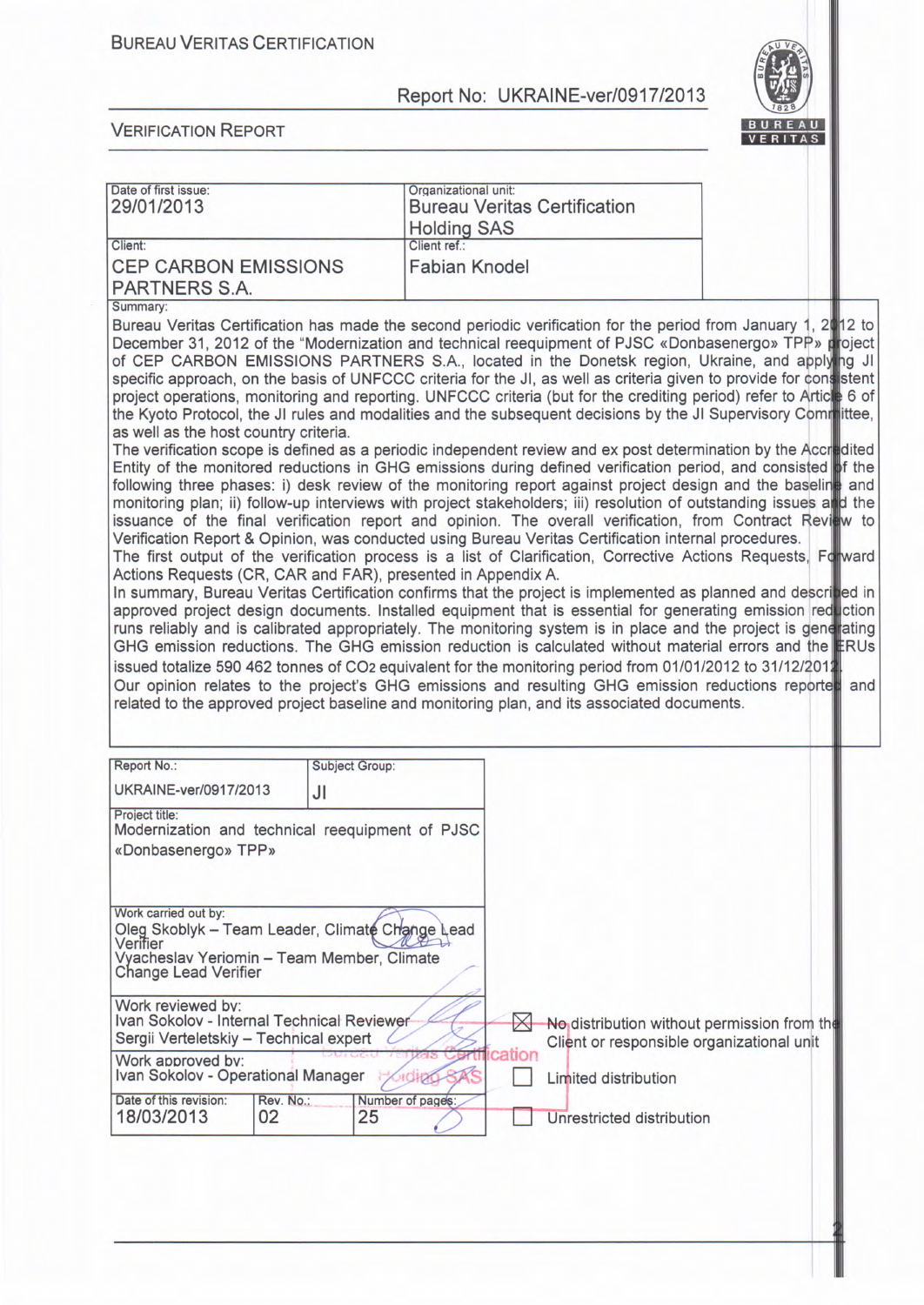

VERIFICATION REPORT

## *Table of Contents Page*

| $\mathbf{1}$<br>1.1 | Objective                                                                    | 4              |
|---------------------|------------------------------------------------------------------------------|----------------|
| 1.2                 | Scope                                                                        | $\overline{4}$ |
| 1.3                 | Verification team                                                            | $\overline{4}$ |
| $\overline{2}$      |                                                                              |                |
| 2.1                 | Review of documents                                                          | 5              |
| 2.2                 | Follow-up Interviews                                                         | 6              |
| 2.3                 | Resolution of Clarification, Corrective and Forward Action<br>Requests       | 6              |
| 3                   |                                                                              |                |
| 3.1                 | Remaining issues and FARs from previous verifications                        | 8              |
| 3.2                 | Project approval by Parties involved (90-91)                                 | 8              |
| 3.3                 | Project implementation (92-93)                                               | 8              |
| 3.4                 | Compliance of the monitoring plan with the monitoring<br>methodology (94-98) | 10             |
| 3.5                 | Revision of monitoring plan (99-100)                                         | 11             |
| 3.6                 | Data management (101)                                                        | 11             |
| 3.7                 | Verification regarding programmes of activities (102-110)                    | 12             |
| $\overline{4}$      |                                                                              |                |
| 5                   |                                                                              |                |
|                     | APPENDIX A: COMPANY PROJECT VERIFICATION PROTOCOL  16                        |                |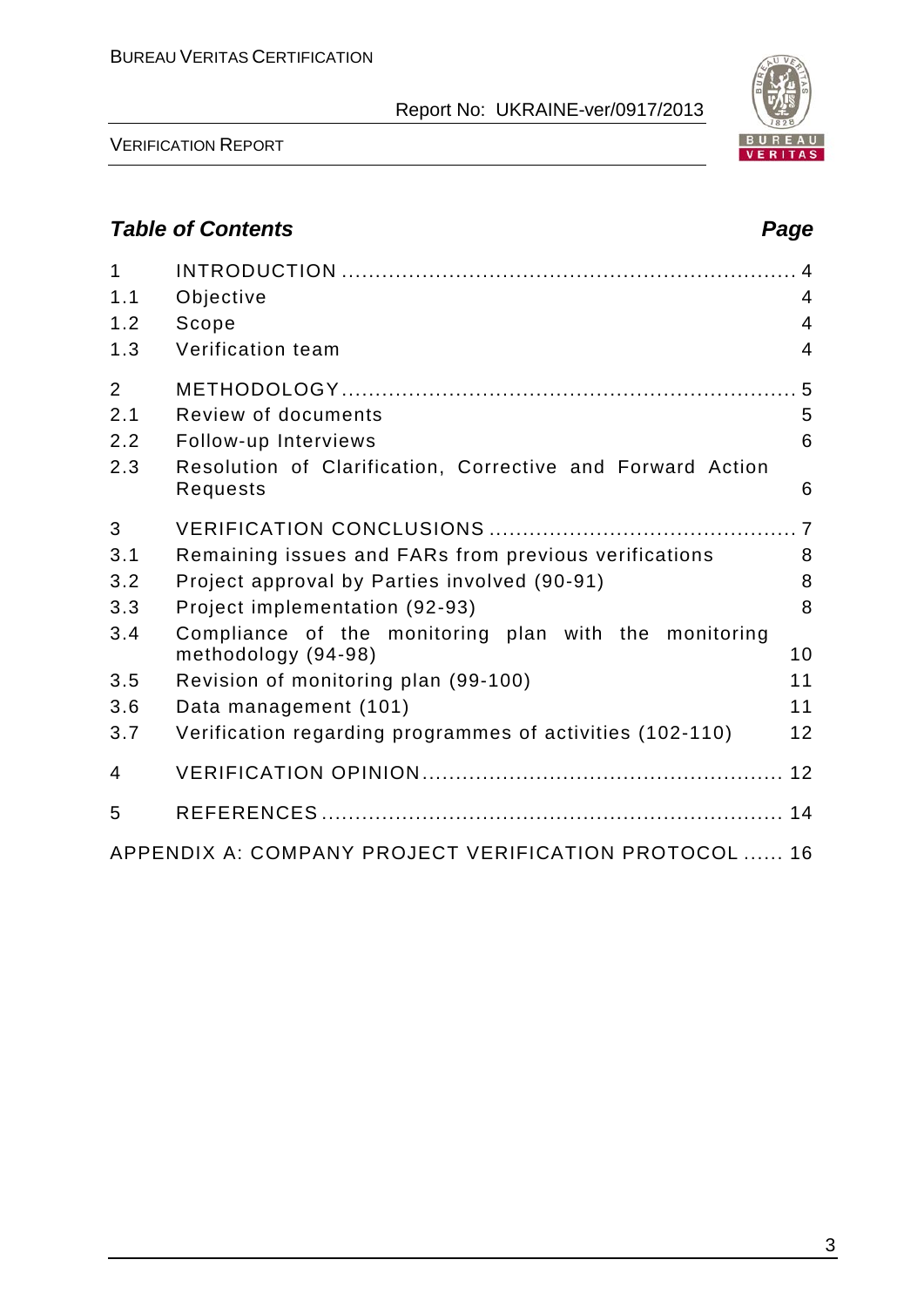

VERIFICATION REPORT

## **1 INTRODUCTION**

CEP CARBON EMISSIONS PARTNERS S.A. has commissioned Bureau Veritas Certification to verify the emissions reductions of its JI project "Modernization and technical reequipment of PJSC «Donbasenergo» TPP» (hereafter called "the project") located in the Donetsk region, Ukraine.

This report summarizes the findings of the verification of the project, performed on the basis of UNFCCC criteria, as well as criteria given to provide for consistent project operations, monitoring and reporting.

The verification covers the period from January 1, 2012 to December 31, 2012.

## **1.1 Objective**

Verification is the periodic independent review and ex post determination by the Accredited Independent Entity of the monitored reductions in GHG emissions during defined verification period.

The objective of verification can be divided in Initial Verification and Periodic Verification.

UNFCCC criteria refer to Article 6 of the Kyoto Protocol, the JI rules and modalities and the subsequent decisions by the JI Supervisory Committee, as well as the host country criteria.

#### **1.2 Scope**

The verification scope is defined as an independent and objective review of the project design document, the project's baseline study, and monitoring plan, and monitoring report and other relevant documents. The information in these documents is reviewed against Kyoto Protocol requirements, UNFCCC rules and associated interpretations.

The verification is not meant to provide any consulting towards the Client. However, stated requests for clarifications, corrective and/or forward actions may provide input for improvement of the project monitoring towards reductions in the GHG emissions.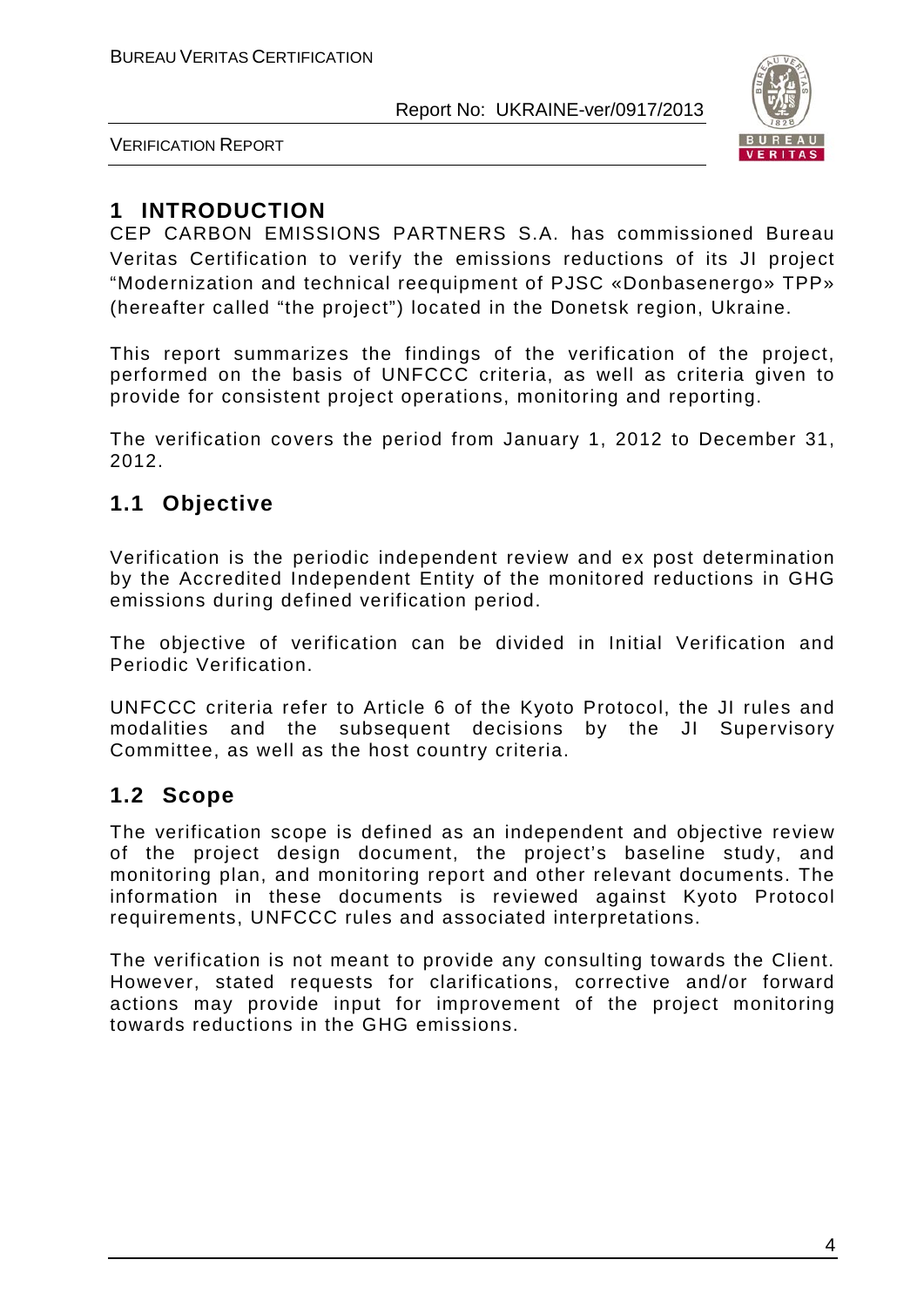

VERIFICATION REPORT

#### **1.3 Verification Team**

The verification team consists of the following personnel:

Oleg Skoblyk

Bureau Veritas Certification Team Leader, Climate Change Lead Verifier

Vyacheslav Yeriomin Bureau Veritas Certification Team Member, Climate Change Lead Verifier

This verification report was reviewed by:

Ivan Sokolov Bureau Veritas Certification, Internal Technical Reviewer

Sergii Verteletskiy Bureau Veritas Certification, Technical expert

## **2 METHODOLOGY**

The overall verification, from Contract Review to Verification Report & Opinion, was conducted using Bureau Veritas Certification internal procedures.

In order to ensure transparency, a verification protocol was customized for the project, according to the version 01 of the Joint Implementation<br>Determination and Verification Manual, issued by the Joint Determination and Verification Manual, issued by the Implementation Supervisory Committee at its 19 meeting on 04/12/2009. The protocol shows, in a transparent manner, criteria (requirements), means of verification and the results from verifying the identified criteria. The verification protocol serves the following purposes:

- It organizes, details and clarifies the requirements a JI project is expected to meet;
- It ensures a transparent verification process where the verifier will document how a particular requirement has been verified and the result of the verification.

The completed verification protocol is enclosed in Appendix A to this report.

## **2.1 Review of Documents**

The Monitoring Report (MR) submitted by CEP CARBON EMISSIONS PARTNERS S.A. and additional background documents related to the project design and baseline, i.e. country Law, Project Design Document (PDD), Approved CDM methodology, Determination Report of the project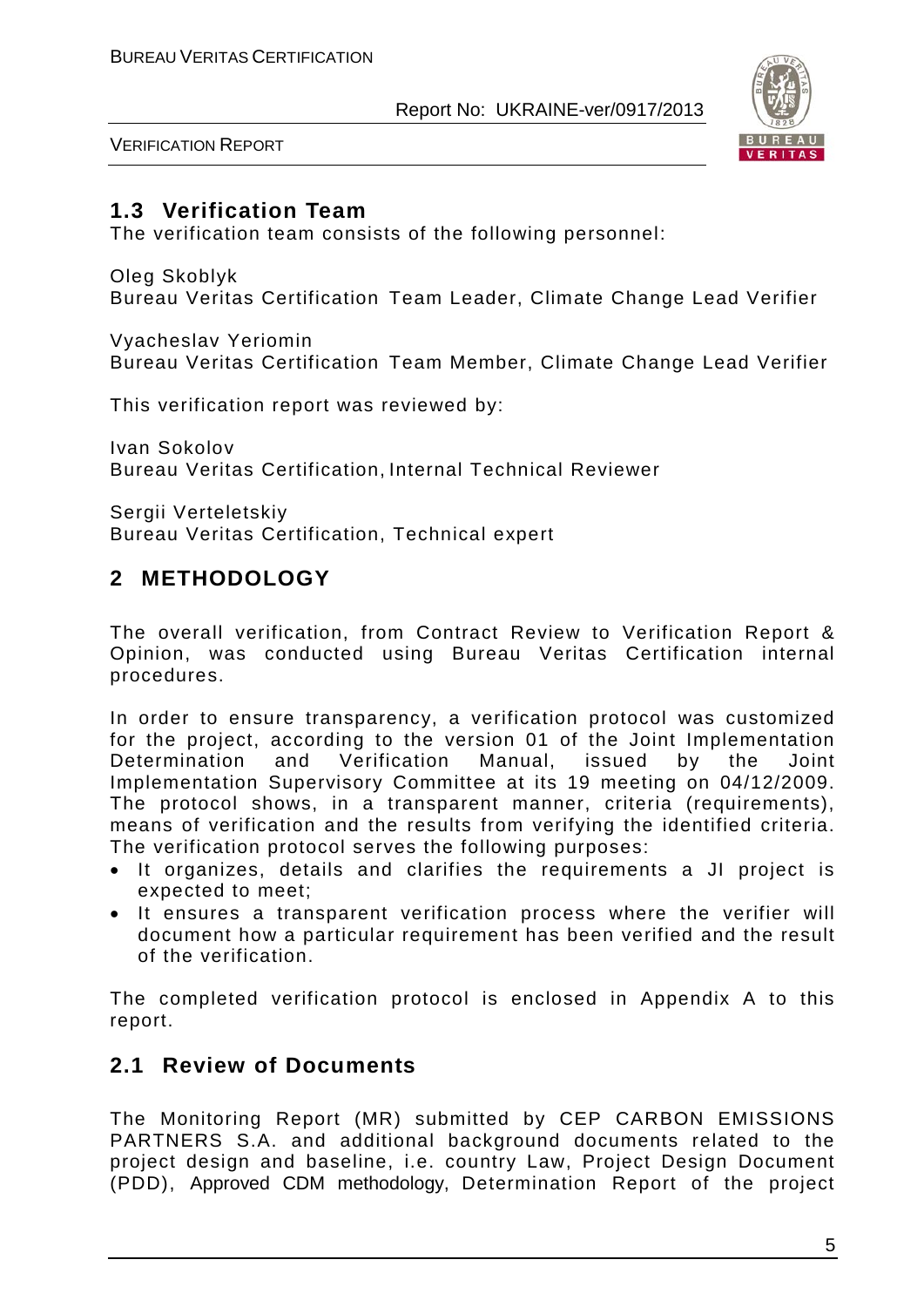

VERIFICATION REPORT

issued by Bureau Veritas Certification Holding SAS No. UKRAINEdet/0723/2012 as of 11/10/2012, Guidance on criteria for baseline setting and monitoring, Host party criteria, the Kyoto Protocol, Clarifications on Verification Requirements to be Checked by an Accredited Independent Entity were reviewed.

The verification findings presented in this report relate to the Monitoring Report for the period from 01/01/2012 to 31/12/2012 version 01 of January 21, 2013 and version 02 of February 25, 2013 and the project as described in the determined PDD.

#### **2.2 Follow-up Interviews**

On 27/02/2013 Bureau Veritas Certification verification team conducted a visit to the project site (PJSC «Donbasenergo»») and performed (on-site) interviews with project stakeholders to confirm selected information and to resolve issues identified in the document review. Representatives of CEP CARBON EMISSIONS PARTNERS S.A. and PJSC «Donbasenergo»» were interviewed (see References). The main topics of the interviews are summarized in Table 1.

| .<br>$\cdots$                                                     |                                                                                                                                                                                                                                                                                                                                                                                                                                                                       |
|-------------------------------------------------------------------|-----------------------------------------------------------------------------------------------------------------------------------------------------------------------------------------------------------------------------------------------------------------------------------------------------------------------------------------------------------------------------------------------------------------------------------------------------------------------|
| Interviewed<br>organization                                       | <b>Interview topics</b>                                                                                                                                                                                                                                                                                                                                                                                                                                               |
| <b>PJSC</b><br>«Donbasenergo»»                                    | Organizational structure<br>⋗<br>Responsibilities and authorities<br>⋗<br>Roles and responsibilities relating to data collection and processing<br>⋗<br><b>Equipment installation</b><br>➤<br>Data logging archiving and reporting<br>➤<br>Metering equipment control<br>➤<br>Metering record keeping system, database<br>⋗<br>IT management<br>⋗<br>Personnel training<br>⋗<br>Quality control procedures and technology<br>⋗<br>Internal audit and inspections<br>➤ |
| Consultant:<br>CARBON<br>CEP<br><b>EMISSIONS</b><br>PARTNERS S.A. | Baseline methodology<br>➤<br>Monitoring plan<br>➤<br>Monitoring report<br>⋗<br>Deviations from the PDD<br>⋗                                                                                                                                                                                                                                                                                                                                                           |

| Table 1<br>Interview topics |  |
|-----------------------------|--|
|-----------------------------|--|

## **2.3 Resolution of Clarification, Corrective and Forward Action Requests**

The objective of this phase of the verification is to raise the requests for corrective actions and clarification and any other outstanding issues that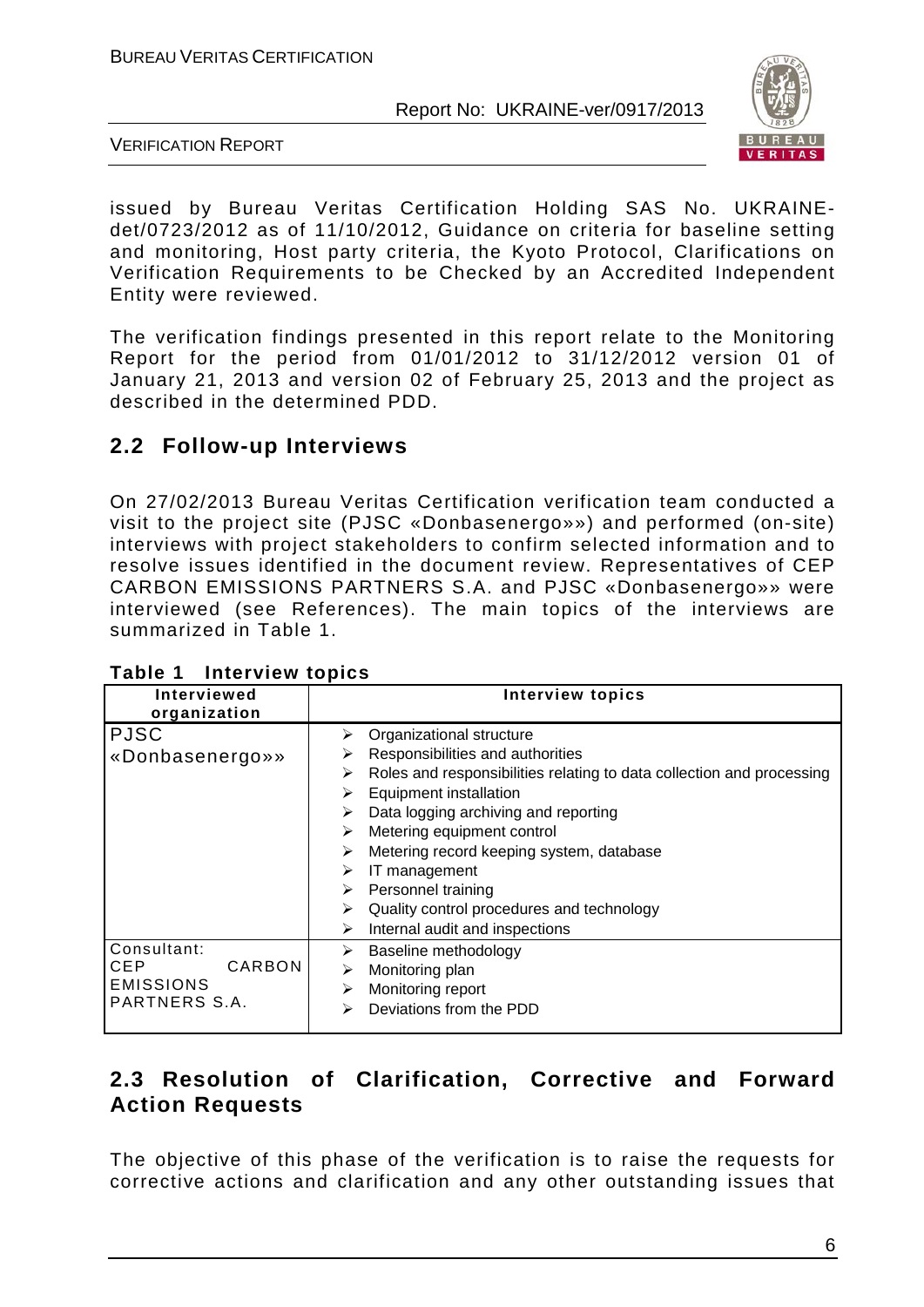

VERIFICATION REPORT

needed to be clarified for Bureau Veritas Certification positive conclusion on the GHG emission reduction calculation.

If the Verification Team, in assessing the monitoring report and supporting documents, identifies issues that need to be corrected, clarified or improved with regard to the monitoring requirements, it should raise these issues and inform the project participants of these issues in the form of:

(a) Corrective action request (CAR), requesting the project participants to correct a mistake that is not in accordance with the monitoring plan;

(b) Clarification request (CL), requesting the project participants to provide additional information for the Verification Team to assess compliance with the monitoring plan

(c) Forward action request (FAR), informing the project participants of an issue, relating to the monitoring that needs to be reviewed during the next verification period.

The Verification Team will make an objective assessment as to whether the actions taken by the project participants, if any, satisfactorily resolve the issues raised, if any, and should conclude its findings of the verification.

To guarantee the transparency of the verification process, the concerns raised are documented in more detail in the verification protocol in Appendix A.

#### **3 VERIFICATION CONCLUSIONS**

In the following sections, the conclusions of the verification are stated.

The findings from the desk review of the original monitoring documents and the findings from interviews during the follow up visit are described in the Verification Protocol in Appendix A.

The Clarification, Corrective and Forward Action Requests are stated, where applicable, in the following sections and are further documented in the Verification Protocol in Appendix A. The verification of the Project resulted in 3 Corrective Action Requests and 1 Clarification Requests.

The number between brackets at the end of each section corresponds to the DVM paragraph.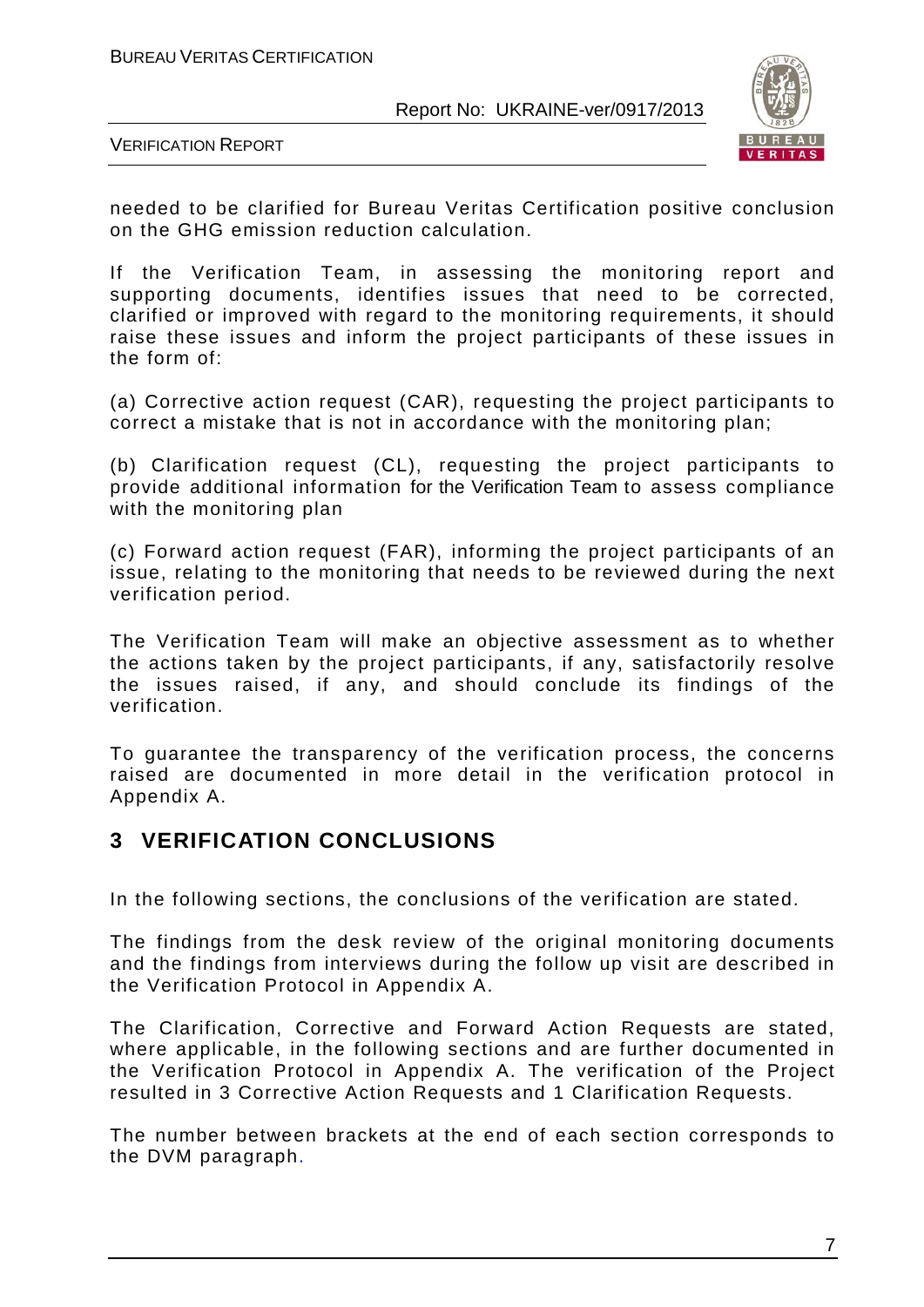



## **3.1 Remaining issues and FARs from previous verifications**

There aren't any CLs, CARs and FARs from previous verifications.

#### **3.2 Project approval by Parties involved (90-91)**

The project was approved by the host Party (Ukraine) - the Letter of Approval No. 3409/23/7 dated 13/11/2012 issued by the State Environmental Investment Agency of Ukraine. The project was also approved by the party – buyer of the emission reduction units (Switzerland) - Letter of Approval No.J294-0485 dated 24/10/2012 issued by the Federal Office for the Environment FOEN of Switzerland.

The abovementioned written approvals are unconditional.

The identified areas of concern as to the project approval by the parties involved, project participants responses and Bureau Veritas Certification's conclusions are described in Appendix A to this report (refer to CAR 01).

#### **3.3 Project implementation (92-93)**

The main purpose of the Joint Implementation Project (hereinafter - JIP) entitled "Modernization and technical reequipment of PJSC "Donbasenergo" TPP" is reduction of greenhouse gas emissions by modernization of technological equipment used in the course of electricity generation at TPP.

Prior to the proposed project PJSC "Donbasenergo" implemented only measures aimed at maintaining the main technological equipment in working order. Factors that hindered the modernization work:

- 1. Limited financing of existing system modernization work.
- 2. Underdeveloped regulatory base, which was unable to regulate the functionality for implementation of energy-efficient measures in the system of heat and electricity generation.

The project provides for the modernization of technological equipment based on the use of more efficient production technologies and equipment. As a result the project implementation will increase fuel consumption efficiency and will reduce greenhouse gas emissions compared to baseline scenario.

28/01/2000 – date when PJSC "Donbasenergo" started implementation of project measures in introducing of modernization of technological equipment and improvement of its efficiency, reliability and safety rates.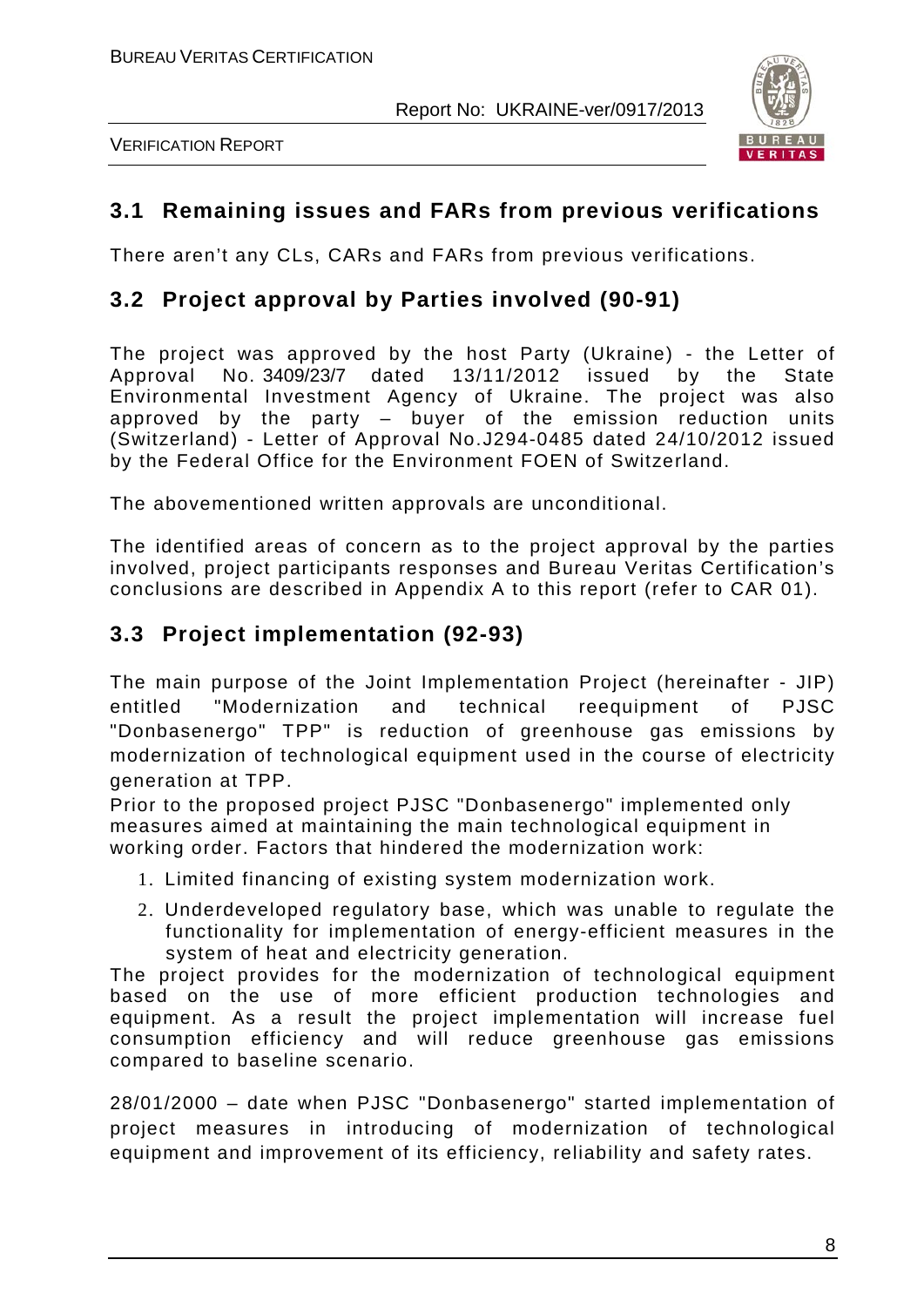

VERIFICATION REPORT

This Monitoring Report presents emission reductions achieved during the period of 01/01/2012 – 31/12/2012. Status of the project activity implementation complies with the project plan included in the determined PDD version 02. Detailed information on the status of realization and main stages of implementation of the project activities is presented in Annex 2 of the MR.

The monitoring system is in place.

Monitoring equipment, such as natural gas meters meets industry standards of Ukraine. All monitoring equipment is included in the detailed verification (calibration) plan and tested at intervals prescribed by the manufacturers of such equipment.

The identified areas of concern as to the project implementation, project participants responses and Bureau Veritas Certification's conclusions are described in Appendix A to this report.

#### **3.4 Compliance of the monitoring plan with the monitoring methodology (94-98)**

The monitoring occurred in accordance with the monitoring plan included in the PDD regarding which the determination has been deemed final and is so listed on the UNFCCC JI website.

For calculating the emission reductions, key factors such as net caloric value of reference fuel, total amount of reference fuel combustion, total amount of supplied electricity, coefficient of the carbon content in fuel "i", carbon oxidation factor in the course of fuel "i" combustion, percentage of fuel "i" from consumption of reference fuel and factors influencing the baseline emissions and the activity level of the project and the emissions as well as risks associated with the project were taken into account, as appropriate.

Data sources used for calculating emission reductions are clearly identified, reliable and transparent.

Emission factors, including default emission factors, are selected by carefully balancing accuracy and reasonableness, and appropriately justified of the choice.

The calculation of emission reductions is based on conservative assumptions and the most plausible scenarios in a transparent manner.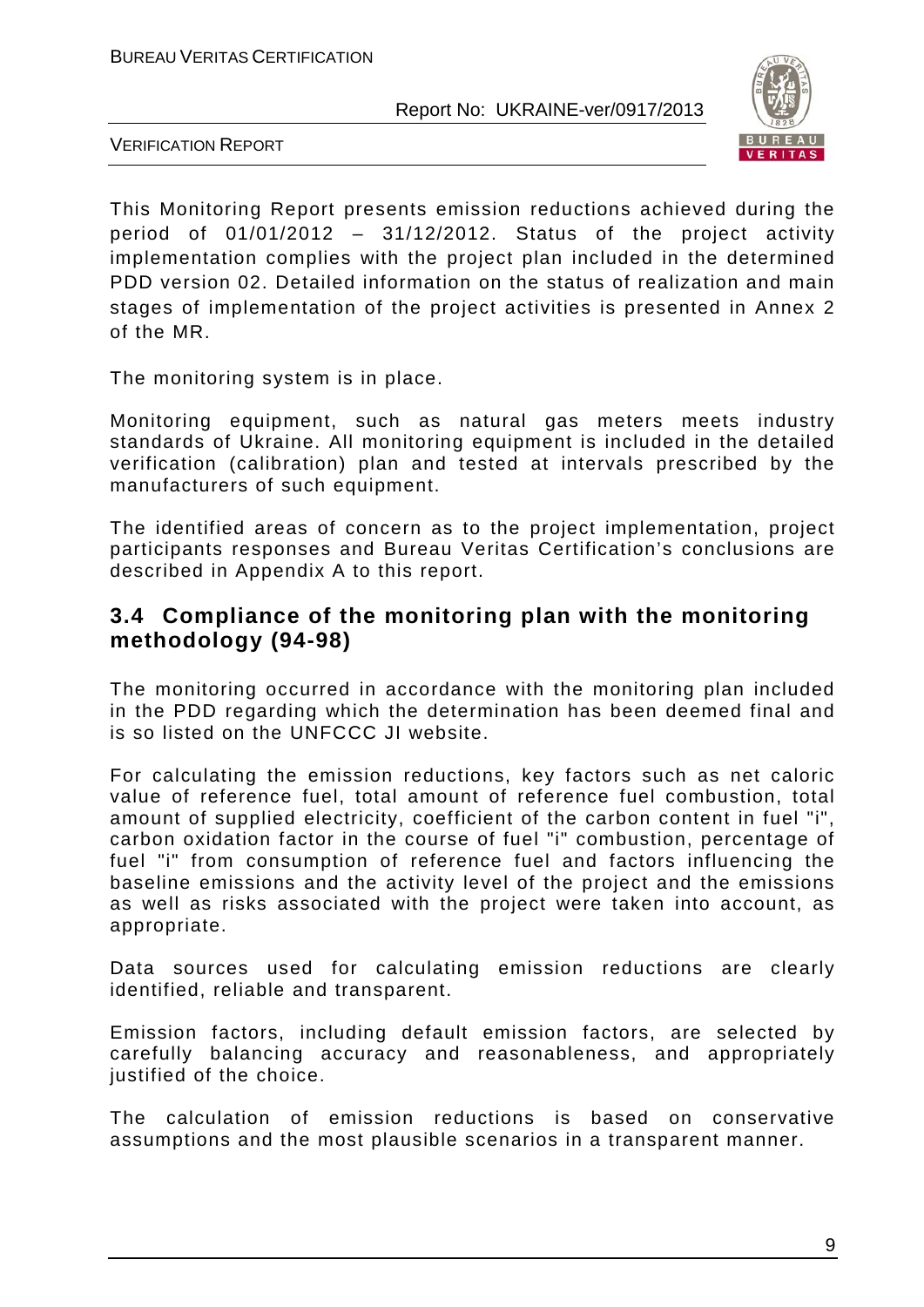

VERIFICATION REPORT

The monitoring periods per component of the project are clearly specified in the monitoring report and do not overlap with those for which verifications were already deemed final in the past.

The identified areas of concern as to the compliance of the monitoring plan with the monitoring methodology, project participants responses and Bureau Veritas Certification's conclusions are described in Appendix A to this report (refer to CAR 02, CL 01).

#### **3.5 Revision of monitoring plan (99-100)**

Not applicable.

#### **3.6 Data management (101)**

The data and their sources, provided in monitoring report, are clearly identified, reliable and transparent.

The implementation of data collection procedures is in accordance with the monitoring plan provided in the PDD, including the quality control and quality assurance procedures.

The function of the monitoring equipment, including its calibration status, is in order.

According to the current Law "On metrology and metrological activity", all metering equipment in Ukraine shall meet the specified requirements of relevant standards and is subject to periodic calibration. Intercalibration periods are stated in Annex 2 of the MR.

The project complies with the legislative requirements relating to calibration and verification.

The evidence and records used for the monitoring are maintained in a traceable manner.

Operational structure and management structure, which is used to implement the project is given below:

Subdivisions of enterprise: Slovyanska TPP.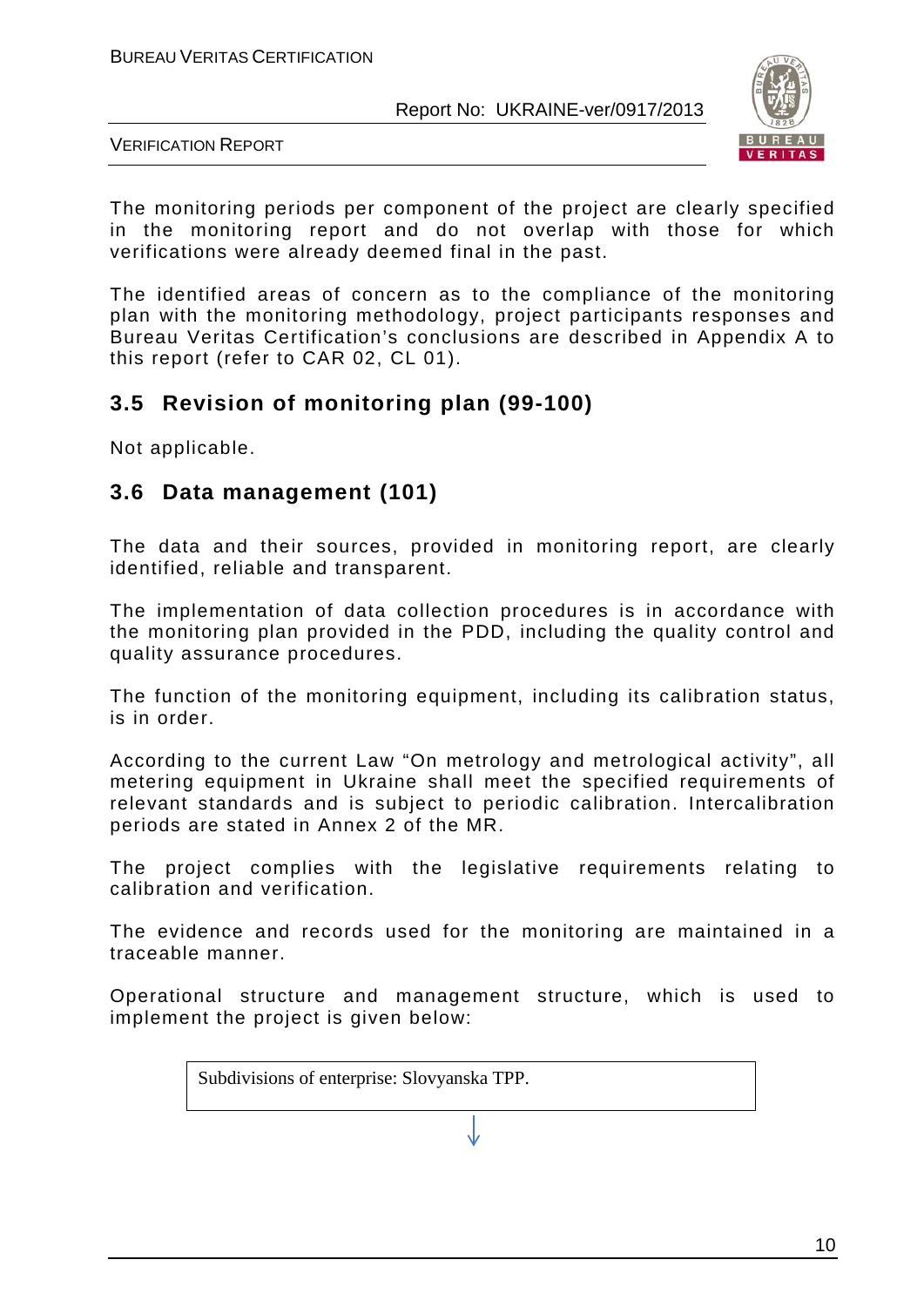

VERIFICATION REPORT



**Figure 1 The operational and management structure of JIP**

The main source of data necessary for the operator to monitor and calculation GHG emission reductions to the project activity is a form Form №3-tech-TPP. The Ministry of Fuel and Energy of Ukraine "Technical and economic work indicators of equipment"

All necessary data concerning GHG emission reduction monitoring is archived in paper and/or electronic form and kept till the end of the crediting period and for two years after the latest transaction with emission reduction units.

The Monitoring Report version 02 provides sufficient information on duties assigned, responsibility and authorities concerning implementation and undertaking of monitoring procedures, including data management. The verification team confirms the efficiency of the existing management and operational systems and considers them appropriate for reliable project monitoring.

The identified areas of concern as to the data management, project participants responses and Bureau Veritas Certification's conclusions are described in Appendix A to this report (refer to CAR 03).

## **3.7 Verification regarding programmes of activities (102- 110)**

Not applicable.

## **4 VERIFICATION OPINION**

Bureau Veritas Certification has performed the second periodic verification for the period from January 1, 2012 to December 31, 2012 of the "Modernization and technical reequipment of PJSC «Donbasenergo»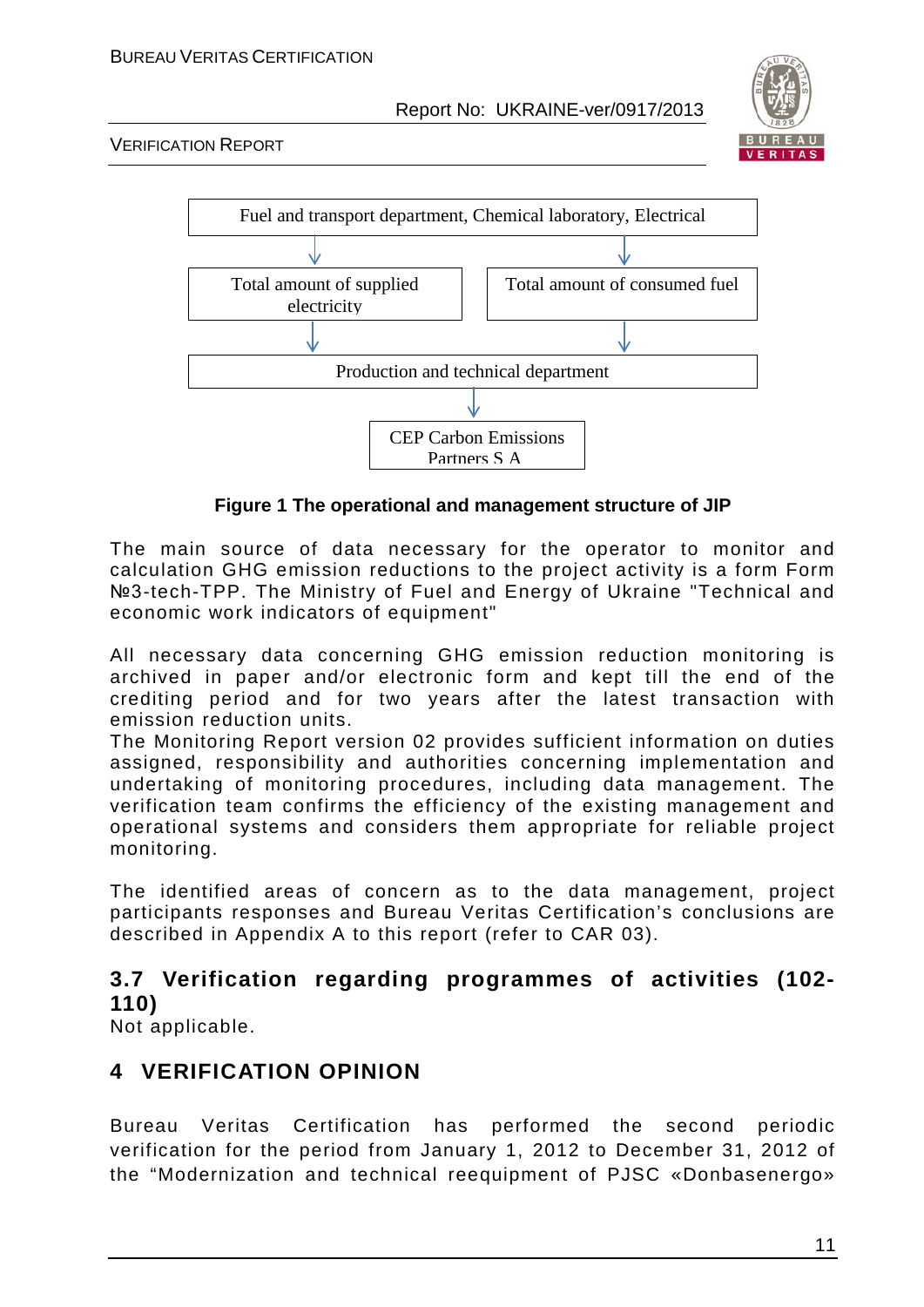

VERIFICATION REPORT

TPP» project in Ukraine, which applies JI specific approach. The verification was performed on the basis of UNFCCC criteria and host country criteria and also on the criteria given to provide for consistent project operations, monitoring and reporting.

The verification consisted of the following three phases: i) desk review of the monitoring report against the project design and the baseline and monitoring plan; ii) follow-up interviews with project stakeholders; iii) resolution of outstanding issues and the issuance of the final verification report and opinion.

PJSC «Donbasenergo»» management is responsible for the preparation of data which serve as the basis for estimation of GHG emission reductions.<br>CEP CARBON EMISSIONS PARTNERS S.A. provides PJSC **PARTNERS** «Donbasenergo»» with consultative support in the issues relating to organization of data collection and is responsible for developing the monitoring report based on the Project Monitoring Plan included in the final PDD version 02.

Bureau Veritas Certification verified the Project Monitoring Report version 02 for the reporting period from 01/01/2012 to 31/12/2012 as indicated below. Bureau Veritas Certification confirms that the project is implemented as per approved PDD version. Installed equipment being essential for generating emission reduction runs reliably and is calibrated appropriately. The monitoring system is in place and the project is generating GHG emission reductions.

Emission reductions achieved by the project for the period from 01/01/2012 to 31/12/2012 do not differ from the amount predicted for the same period in the determined PDD. This is explained by the fact that at the time of the PDD development all data were available for accurate calculation of GHG emission reductions of the project.

Bureau Veritas Certification can confirm that the GHG emission reduction is calculated without material misstatements. Our opinion relates to the project's GHG emissions and resulting GHG emissions reductions reported and related to the approved project baseline and monitoring, and its associated documents. Based on the information we have seen and evaluated, we confirm the following statement:

Reporting period: From 01/01/2012 to 31/12/2012

| Baseline emissions         |          | :3 480 018 tonnes of CO2 equivalent. |
|----------------------------|----------|--------------------------------------|
| Project emissions          |          | :2 889 556 tonnes of CO2 equivalent. |
| <b>Emission Reductions</b> | ∶590 462 | tonnes of CO2 equivalent.            |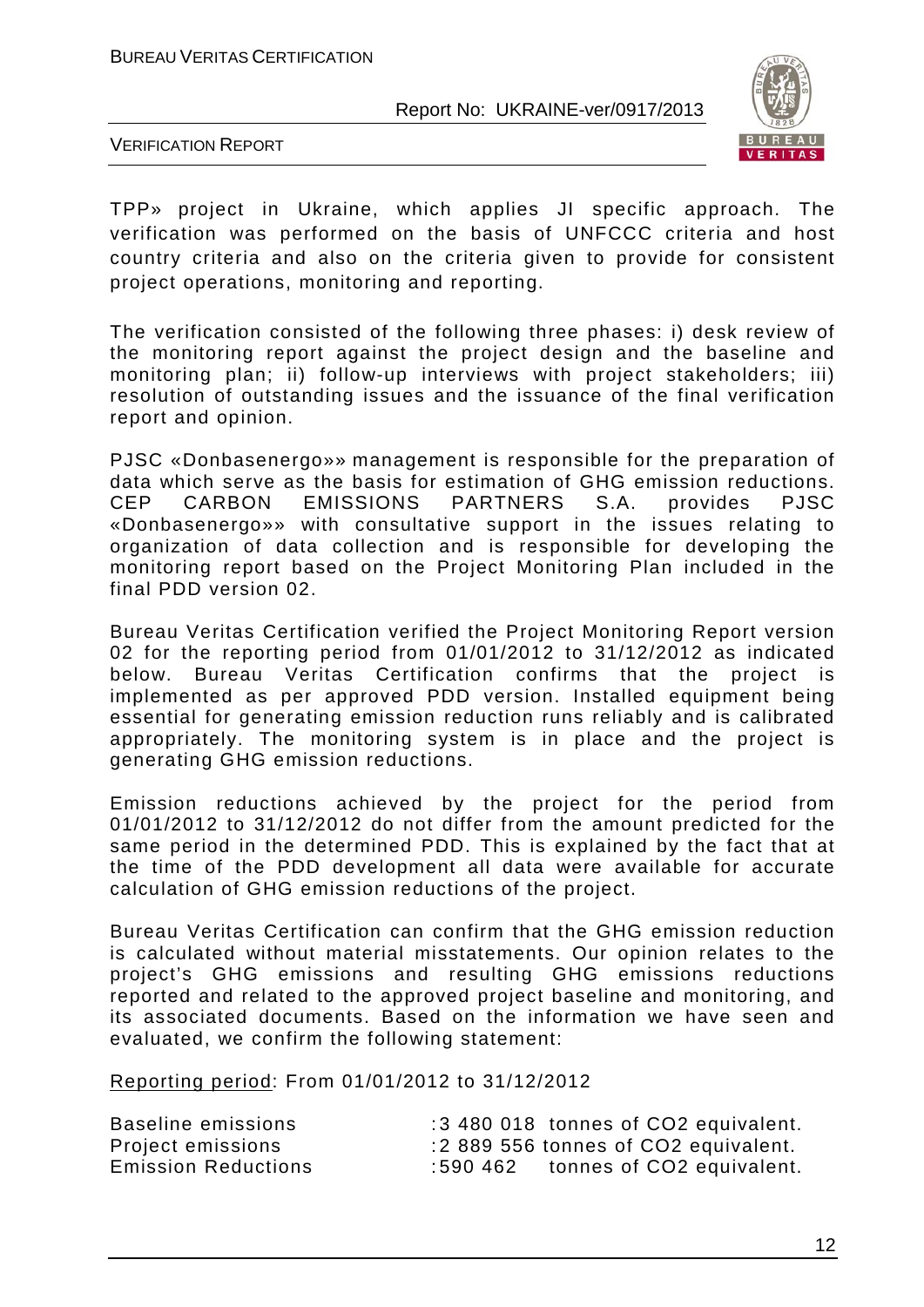

VERIFICATION REPORT

#### **5 REFERENCES**

#### **Category 1 Documents:**

Documents provided by the project participants that relate directly to the GHG components of the project.

| /1/            | Monitoring Report of the JI project "Modernization and technical<br>reequipment of PJSC «Donbasenergo» TPP» for the period from<br>01/01/2012 to 31/12/2012 version 01 dated 21/01/2013                                            |
|----------------|------------------------------------------------------------------------------------------------------------------------------------------------------------------------------------------------------------------------------------|
| /2/            | Monitoring Report of the JI project "Modernization and technical<br>reequipment of PJSC «Donbasenergo» TPP» for the period from<br>01/01/2012 to 31/12/2012 version 02 dated 25/02/2013                                            |
| /3/            | Annex 1. Calculation of GHG emission reductions under the project<br>"Modernization and technical reequipment<br>of the control<br><b>PJSC</b><br>«Donbasenergo» TPP»                                                              |
| $\frac{14}{1}$ | Annex 2. Implementation of project activities under the project<br>"Modernization and technical reequipment<br>of l<br><b>PJSC</b><br>«Donbasenergo» TPP»                                                                          |
| /5/            | Annex 3. List of measuring equipment under the project<br>"Modernization and technical reequipment<br><b>PJSC</b><br>of<br>«Donbasenergo» TPP»                                                                                     |
| /6/            | Project Design Document of the project "Modernization and<br>technical reequipment of PJSC «Donbasenergo» TPP», version 02<br>dated 21/09/2012                                                                                     |
| 7              | Determination Report of the project "Modernization and technical<br>reequipment of PJSC «Donbasenergo» TPP» No. UKRAINE-<br>det/0723/2012 as of 11/10/2012 issued by Bureau Veritas<br>Certification                               |
| /8/            | of Approval of the Joint Implementation project<br>Letter<br>of PJSC<br>and technical reequipment<br>"Modernization<br>«Donbasenergo» TPP» # 3409/23/7 of 13/11/2012 issued by State<br>Environmental Investment Agency of Ukraine |
| /9/            | Letter of Approval of the JI project "Modernization and technical<br>reequipment of PJSC «Donbasenergo» TPP» # J294-0485 issued<br>by the Federal Office for the Environment of Switzerland dated<br>24/10/2012                    |

#### **Category 2 Documents:**

Background documents related to the design and/or methodologies employed in the design or other reference documents.

| $11/1$ Form 2 TP (air) TPP 2012      |
|--------------------------------------|
| $'$ /2/   Form 2 TP (water) TPP 2012 |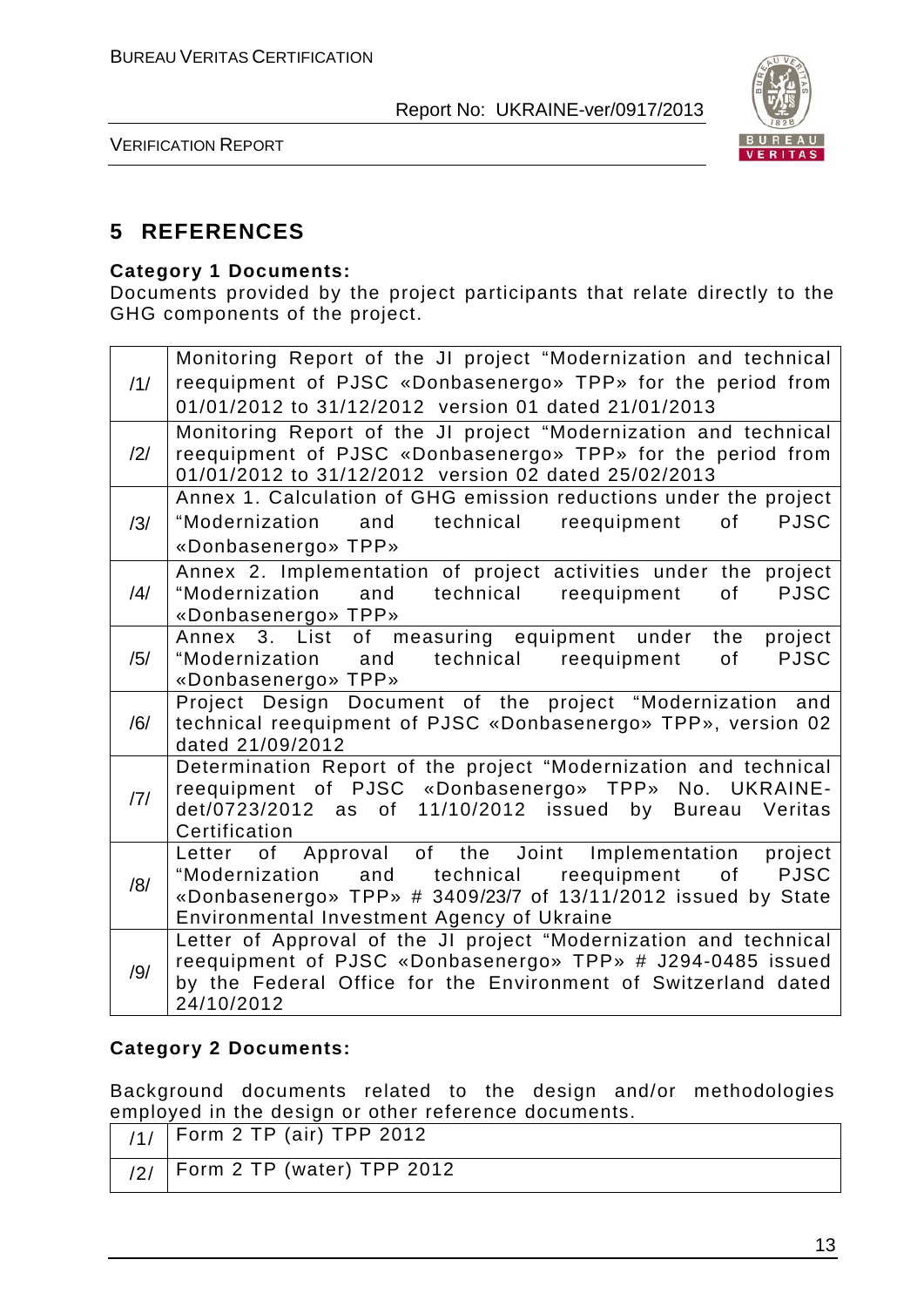

VERIFICATION REPORT

| /3/ | Acceptance of construction works dated 2012 |
|-----|---------------------------------------------|
| /4/ | Acceptance of construction works dated 2012 |
| /5/ | Photo of measuring equipment                |
| /6/ | Photo of modernized equipment               |

#### **Persons interviewed:**

List of persons interviewed during the verification or persons that contributed with other information that are not included in the documents listed above.

|     | Name                | Organization        | <b>Position</b>                                                                |
|-----|---------------------|---------------------|--------------------------------------------------------------------------------|
| /1/ | Unhuryan O.M.       | PJSC «Donbasenergo» | Director of the structural unit<br>of PJSC "Donbasenergo" "<br>Slovyanska TPP" |
| /2/ | Penkov V.V.         | PJSC «Donbasenergo» | <b>Chief Engineer - Deputy</b><br><b>Director</b>                              |
| /3/ | Zelensky S.A.       | PJSC «Donbasenergo» | Head of production<br>department                                               |
| /4/ | Bondarenko R.U.     | PJSC «Donbasenergo» | Chief of fuel and transport<br>department                                      |
| /5/ | Sharpan O.M.        | PJSC «Donbasenergo» | <b>Chief of Electrical department</b>                                          |
| /6/ | Palamarchuk<br>D.O. | LLC "CEP"           | <b>CEP CARBON EMISSIONS</b><br><b>PARTNERS S.A. Consultant</b>                 |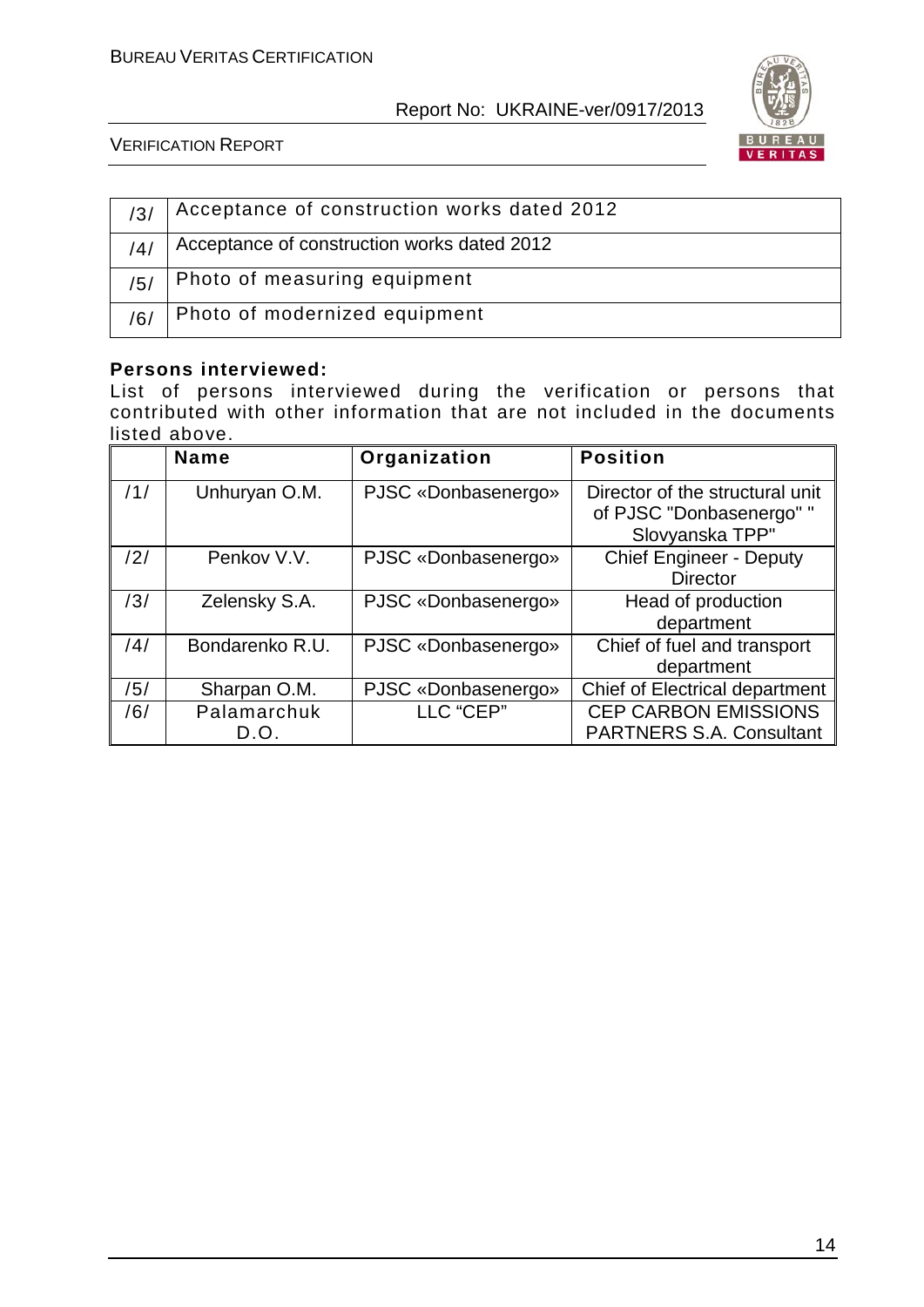

#### VERIFICATION REPORT

#### APPENDIX A: PROJECT VERIFICATION PROTOCOL

#### **BUREAU VERITAS CERTIFICATION HOLDING SAS**

#### **VERIFICATION PROTOCOL**

#### **Table 1. Check list for verification, according to the JOINT IMPLEMENTATION DETERMINATION AND VERIFICATION MANUAL (Version 01)**

| <b>DVM</b><br>Paragraph                      | <b>Check Item</b>                                                                                             | Initial finding                                                                                                                                                                                                                                                                                                                                                                                                                                                                                                                                                                                                          | <b>Draft</b><br><b>Conclusion</b> | <b>Final</b><br><b>Conclusion</b> |
|----------------------------------------------|---------------------------------------------------------------------------------------------------------------|--------------------------------------------------------------------------------------------------------------------------------------------------------------------------------------------------------------------------------------------------------------------------------------------------------------------------------------------------------------------------------------------------------------------------------------------------------------------------------------------------------------------------------------------------------------------------------------------------------------------------|-----------------------------------|-----------------------------------|
| <b>Project approvals by Parties involved</b> |                                                                                                               |                                                                                                                                                                                                                                                                                                                                                                                                                                                                                                                                                                                                                          |                                   |                                   |
| 90                                           | secretariat for publication in<br>the<br>accordance with paragraph 38 of the JI<br>guidelines, at the latest? | Has the DFPs of at least one Party   The project has been approved by both the Host<br>involved, other than the host Party, party (Ukraine) and the other Party involved<br>issued a written project approval when $\vert$ (Switzerland). The Letters of Approval were issued by<br>submitting the first verification report to   NFPs of the Parties involved. Two Letters of Approval<br>were available at the beginning of the first verification<br>of the project.<br><b>CAR 01.</b> Please, provide detailed information on the<br>Letters of Approval issued by the parties involved in<br>the monitoring report. | <b>CAR 01</b>                     | <b>OK</b>                         |
| 91                                           | Are all the written project approvals by<br>Parties involved unconditional?                                   | Yes, all the written project approvals by Parties<br>involved are unconditional.                                                                                                                                                                                                                                                                                                                                                                                                                                                                                                                                         | <b>OK</b>                         | OK                                |
| <b>Project implementation</b>                |                                                                                                               |                                                                                                                                                                                                                                                                                                                                                                                                                                                                                                                                                                                                                          |                                   |                                   |
| 92                                           | which the determination has been<br>deemed final and is so listed on the                                      | Has the project been implemented in Yes, the project has been implemented<br>in<br>accordance with the PDD regarding accordance with the PDD, which is listed on the<br>UNFCCC JI website.                                                                                                                                                                                                                                                                                                                                                                                                                               | <b>OK</b>                         | OK                                |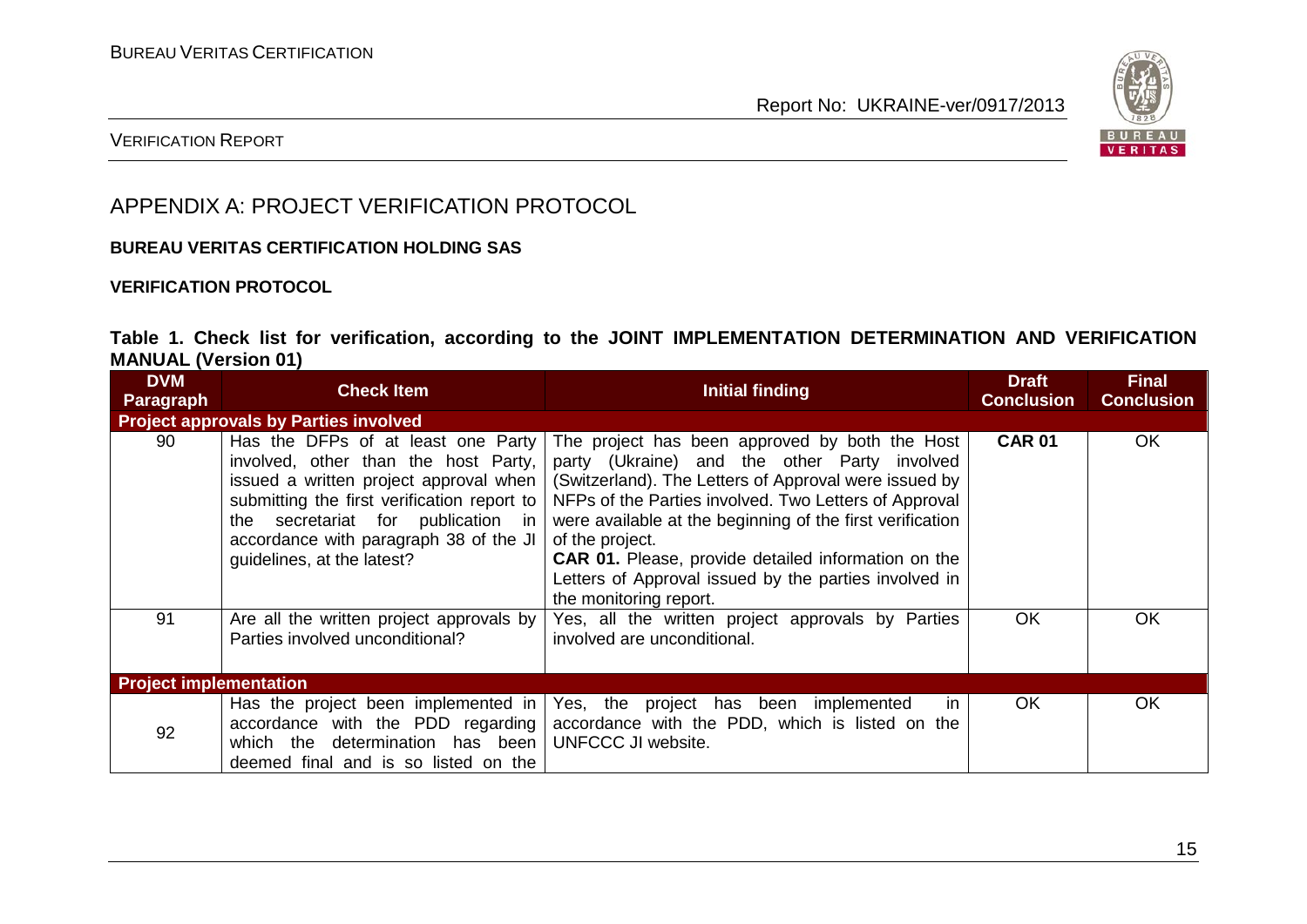

| <b>DVM</b><br><b>Paragraph</b> | <b>Check Item</b>                                                                                                                                                                                                                                                                                                                                                             | <b>Initial finding</b>                                                                                                                                                                                                                                                                                                                                                | <b>Draft</b><br><b>Conclusion</b> | <b>Final</b><br><b>Conclusion</b> |
|--------------------------------|-------------------------------------------------------------------------------------------------------------------------------------------------------------------------------------------------------------------------------------------------------------------------------------------------------------------------------------------------------------------------------|-----------------------------------------------------------------------------------------------------------------------------------------------------------------------------------------------------------------------------------------------------------------------------------------------------------------------------------------------------------------------|-----------------------------------|-----------------------------------|
|                                | UNFCCC JI website?                                                                                                                                                                                                                                                                                                                                                            |                                                                                                                                                                                                                                                                                                                                                                       |                                   |                                   |
| 93                             | What is the status of operation of the<br>project during the monitoring period?                                                                                                                                                                                                                                                                                               | Starting date of the project is 28/01/2000 – date when<br>PJSC «Donbasenergo» started implementation of<br>project measures in introducing of modernization of<br>technological equipment and improvement of its<br>efficiency, reliability and safety rates.<br>The Project has been operational for the whole<br>monitoring period, which is 01/01/2012-31/12/2012. | <b>OK</b>                         | <b>OK</b>                         |
|                                | <b>Compliance with monitoring plan</b>                                                                                                                                                                                                                                                                                                                                        |                                                                                                                                                                                                                                                                                                                                                                       |                                   |                                   |
| 94                             | Did the monitoring occur in accordance<br>with the monitoring plan included in the<br>PDD regarding which the determination<br>has been deemed final and is so listed<br>on the UNFCCC JI website?                                                                                                                                                                            | <b>CL 01.</b> Please provide a clarification whether any<br>changes in deviations from the registered PDD took<br>place.                                                                                                                                                                                                                                              | <b>CL 01</b>                      | OK.                               |
| 95(a)                          | For calculating the emission reductions<br>or enhancements of net removals, were<br>key factors, e.g. those listed in 23 (b) (i)-<br>(vii) of the DVM, influencing the baseline<br>emissions or net removals and the<br>activity level of the project and the<br>emissions or removals as well as risks<br>associated with the project taken into<br>account, as appropriate? | Yes, all relevant key factors were taken into account,<br>as appropriate.                                                                                                                                                                                                                                                                                             | <b>OK</b>                         | <b>OK</b>                         |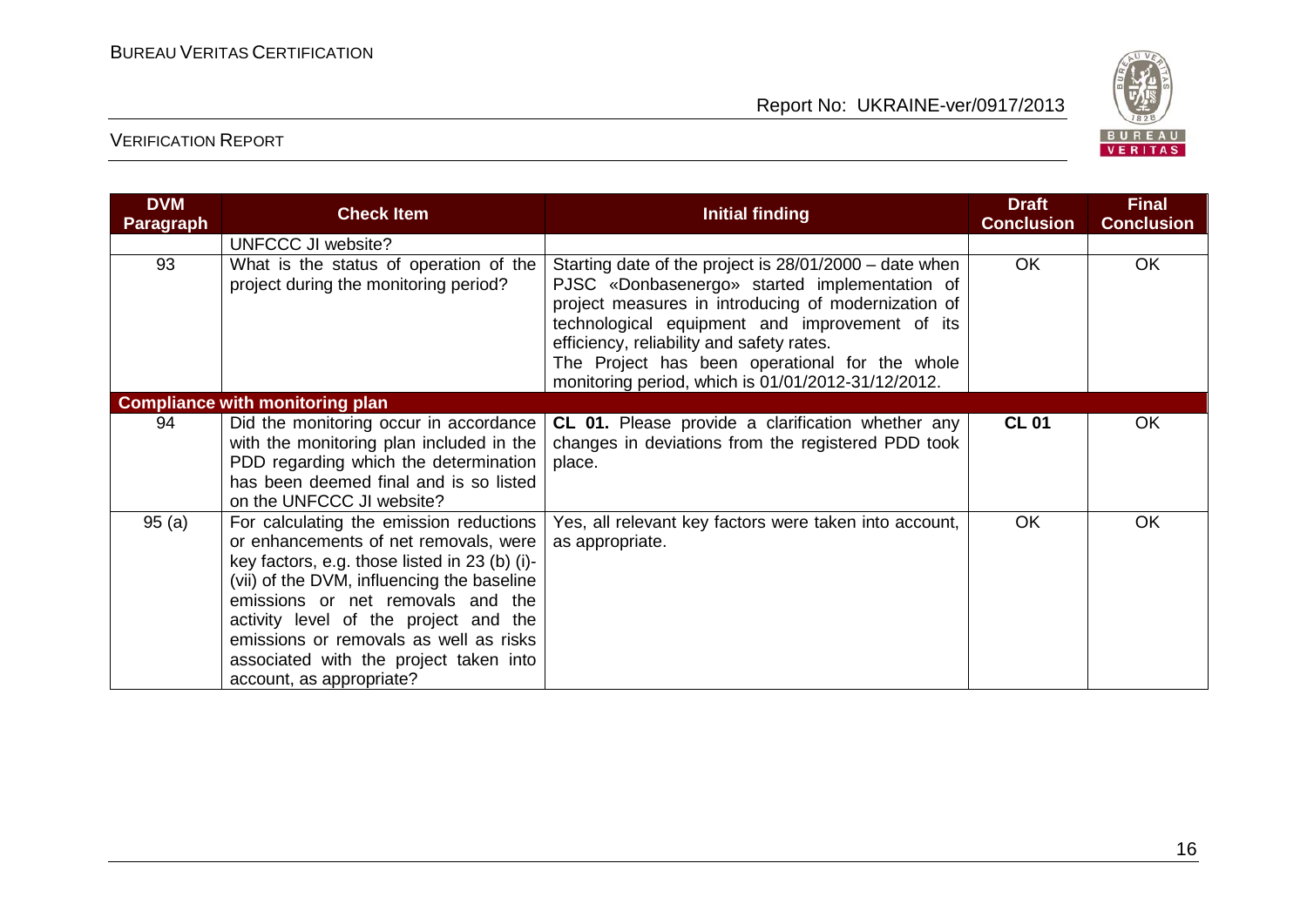

| <b>DVM</b><br>Paragraph | <b>Check Item</b>                                                                                                                                                                                                                                                                      | <b>Initial finding</b>                                                                                                                                                                                                                                                            | <b>Draft</b><br><b>Conclusion</b> | <b>Final</b><br><b>Conclusion</b> |
|-------------------------|----------------------------------------------------------------------------------------------------------------------------------------------------------------------------------------------------------------------------------------------------------------------------------------|-----------------------------------------------------------------------------------------------------------------------------------------------------------------------------------------------------------------------------------------------------------------------------------|-----------------------------------|-----------------------------------|
| 95(b)                   | Are data sources used for calculating<br>emission reductions or enhancements<br>of net removals clearly identified,<br>reliable and transparent?                                                                                                                                       | used for calculating<br>Data sources<br>emission<br>reductions or enhancements of net removals are<br>clearly identified, reliable and transparent.<br><b>CAR 02.</b> In Table 3 and 4 Section B.2.2. Provide<br>information on sources of data for the monitoring<br>parameters. | <b>CAR 02</b>                     | OK                                |
| 95(c)                   | Are emission factors, including default<br>emission factors, if used for calculating<br>the<br>emission<br>reductions<br>or<br>of<br>enhancements<br>net<br>removals,<br>selected by carefully balancing accuracy<br>and reasonableness, and appropriately<br>justified of the choice? | Yes, emission factors, including default emission<br>factors, that are used for calculating the emission<br>reductions or enhancements of net removals, are<br>selected by carefully balancing accuracy and<br>reasonableness, and appropriately justified of the<br>choice.      | <b>OK</b>                         | <b>OK</b>                         |
| 95(d)                   | Is the calculation of emission reductions<br>or enhancements of net removals based<br>on conservative assumptions and the<br>plausible<br>scenarios<br>most<br>in.<br>a a<br>transparent manner?                                                                                       | Calculation of emission reductions is based on<br>conservative assumptions and the most plausible<br>scenarios in a transparent manner.                                                                                                                                           | <b>OK</b>                         | <b>OK</b>                         |
|                         | Applicable to JI SSC projects only                                                                                                                                                                                                                                                     |                                                                                                                                                                                                                                                                                   |                                   |                                   |
| 96                      | Is the relevant threshold to be classified<br>as JI SSC project not exceeded during<br>the monitoring period on an annual<br>average basis?<br>If the threshold is exceeded, is the<br>maximum emission reduction<br>level                                                             | Not applicable                                                                                                                                                                                                                                                                    | <b>Not</b><br>applicable          | <b>Not</b><br>applicable          |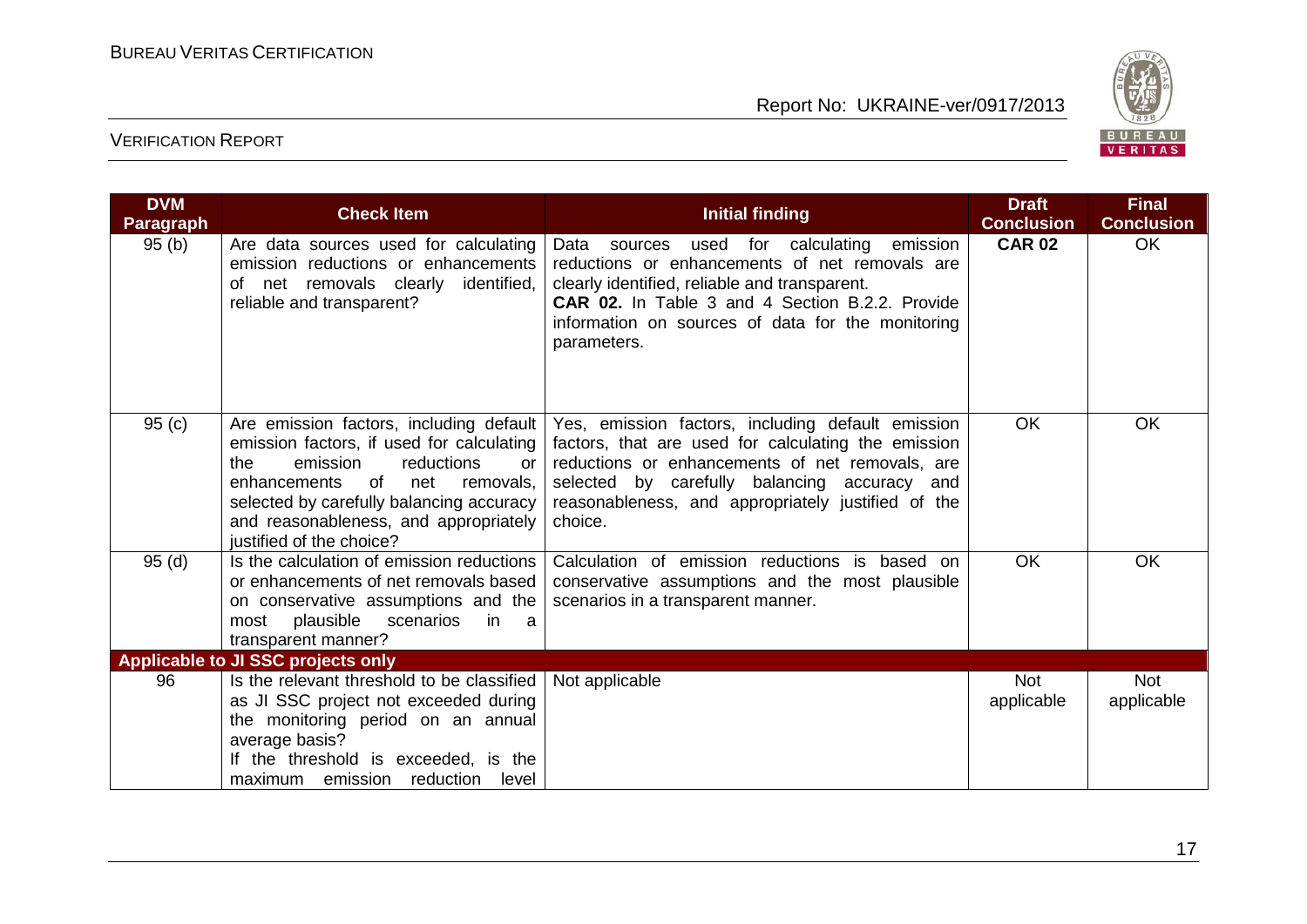

| <b>DVM</b><br><b>Paragraph</b>     | <b>Check Item</b>                                                                                                                                                                                                                                                                                                                                   | <b>Initial finding</b> | <b>Draft</b><br><b>Conclusion</b> | <b>Final</b><br><b>Conclusion</b> |  |  |
|------------------------------------|-----------------------------------------------------------------------------------------------------------------------------------------------------------------------------------------------------------------------------------------------------------------------------------------------------------------------------------------------------|------------------------|-----------------------------------|-----------------------------------|--|--|
|                                    | estimated in the PDD for the JI SSC<br>project or the bundle for the monitoring<br>period determined?                                                                                                                                                                                                                                               |                        |                                   |                                   |  |  |
|                                    | Applicable to bundled JI SSC projects only                                                                                                                                                                                                                                                                                                          |                        |                                   |                                   |  |  |
| 97(a)                              | Has the composition of the bundle not<br>changed from that is stated in F-JI-<br>SSCBUNDLE?                                                                                                                                                                                                                                                         | Not applicable         | <b>Not</b><br>applicable          | <b>Not</b><br>applicable          |  |  |
| 97(b)                              | If the determination was conducted on<br>the basis of an overall monitoring plan,<br>have the project participants submitted<br>a common monitoring report?                                                                                                                                                                                         | Not applicable         | <b>Not</b><br>applicable          | <b>Not</b><br>applicable          |  |  |
| 98                                 | the monitoring is based on a<br>lf<br>monitoring plan that provides<br>for<br>overlapping monitoring periods, are the<br>monitoring periods per component of<br>the project clearly specified in the<br>monitoring report?<br>Do the monitoring periods not overlap<br>with those for which verifications were<br>already deemed final in the past? | Not applicable         | <b>Not</b><br>applicable          | <b>Not</b><br>applicable          |  |  |
| <b>Revision of monitoring plan</b> |                                                                                                                                                                                                                                                                                                                                                     |                        |                                   |                                   |  |  |
|                                    | Applicable only if monitoring plan is revised by project participant                                                                                                                                                                                                                                                                                |                        |                                   |                                   |  |  |
| 99(a)                              | Did the project participants provide an<br>appropriate justification for the proposed<br>revision?                                                                                                                                                                                                                                                  | Not applicable.        | <b>Not</b><br>applicable          | <b>Not</b><br>applicable          |  |  |
| 99(b)                              | Does the proposed revision improve the<br>and/or<br>applicability<br>of<br>accuracy                                                                                                                                                                                                                                                                 | Not applicable         | <b>Not</b><br>applicable          | <b>Not</b><br>applicable          |  |  |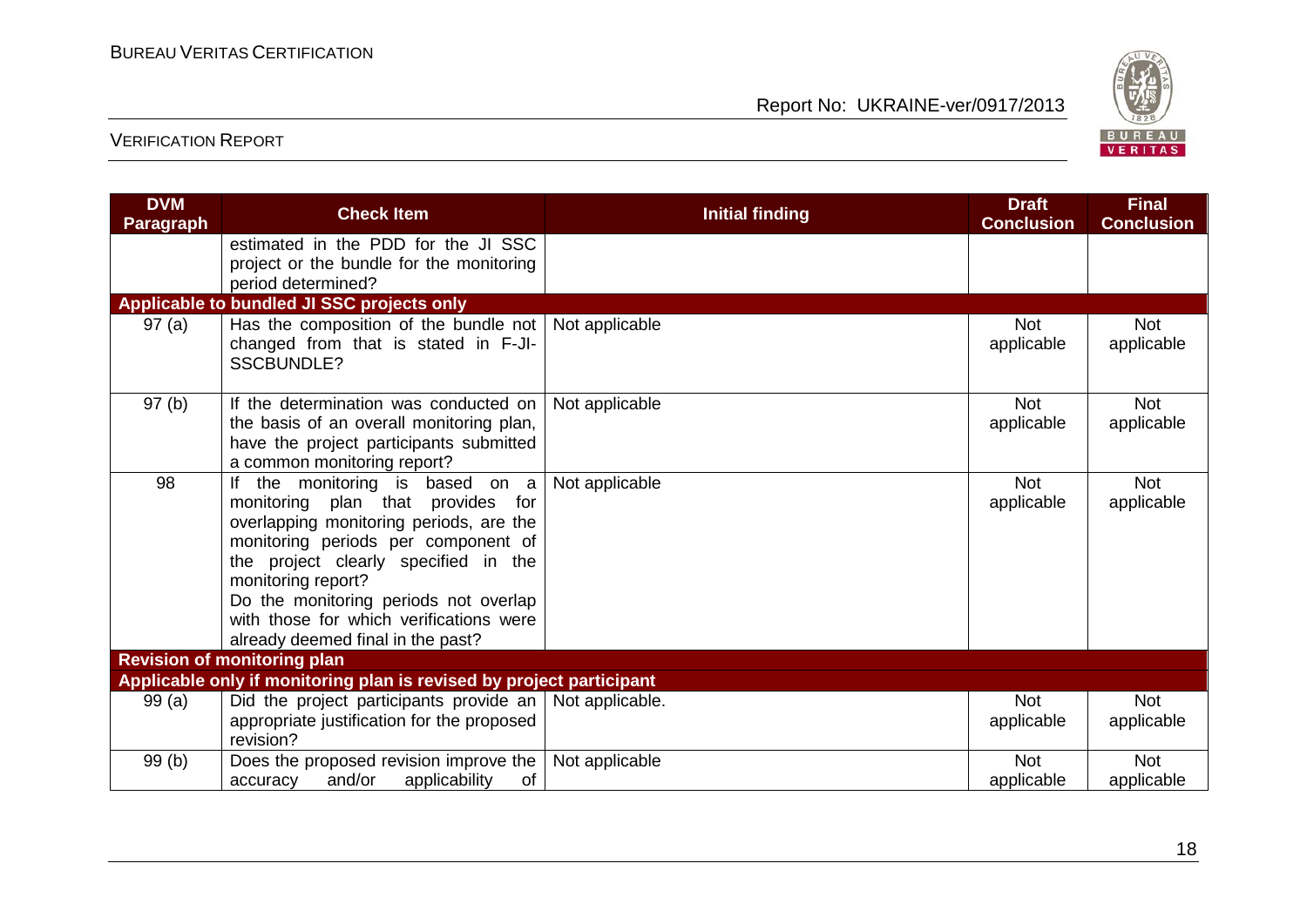

| <b>DVM</b><br><b>Paragraph</b>                                                     | <b>Check Item</b>                                                                                                                                                                                              | <b>Initial finding</b>                                                                                                                                                                                                                                                                    | <b>Draft</b><br><b>Conclusion</b> | <b>Final</b><br><b>Conclusion</b> |  |
|------------------------------------------------------------------------------------|----------------------------------------------------------------------------------------------------------------------------------------------------------------------------------------------------------------|-------------------------------------------------------------------------------------------------------------------------------------------------------------------------------------------------------------------------------------------------------------------------------------------|-----------------------------------|-----------------------------------|--|
|                                                                                    | information collected compared to the<br>original<br>monitoring<br>plan<br>without<br>changing conformity with the relevant<br>rules<br>and<br>regulations<br>for<br>the<br>establishment of monitoring plans? |                                                                                                                                                                                                                                                                                           |                                   |                                   |  |
| Data management                                                                    |                                                                                                                                                                                                                |                                                                                                                                                                                                                                                                                           |                                   |                                   |  |
| 101 $(a)$                                                                          | Is the implementation of data collection<br>procedures in accordance with the<br>monitoring plan, including the quality<br>control<br>and<br>quality<br>assurance<br>procedures?                               | The implementation of data collection procedures,<br>including the quality control and quality assurance<br>procedures, is in accordance with the monitoring<br>plan.<br><b>CAR 03.</b> The incorrect information about another<br>project is provided in Section C.3. of the MR.         | <b>CAR 03</b>                     | <b>OK</b>                         |  |
| 101(b)                                                                             | function of<br>the<br>monitoring<br>the<br>ls.<br>its<br>calibration<br>equipment, including<br>status, is in order?                                                                                           | Yes, the function of the monitoring equipment,<br>including its calibration status is in order.                                                                                                                                                                                           | OK                                | OK                                |  |
| 101 (c)                                                                            | the monitoring maintained in a traceable<br>manner?                                                                                                                                                            | Are the evidence and records used for   The evidences and records used for the monitoring<br>maintained are in a traceable manner.                                                                                                                                                        | OK                                | <b>OK</b>                         |  |
| $101$ (d)                                                                          | Is the data collection and management<br>system for the project in accordance<br>with the monitoring plan?                                                                                                     | The data collection and management system for the<br>project is in accordance with the monitoring plan. The<br>verification team confirms the effectiveness of the<br>existing management and operating systems and<br>considers them suitable for reliable monitoring of the<br>project. | OK                                | <b>OK</b>                         |  |
| Verification regarding programs of activities (additional elements for assessment) |                                                                                                                                                                                                                |                                                                                                                                                                                                                                                                                           |                                   |                                   |  |
| 102                                                                                | Is any JPA that has not been added to $\vert$ Not applicable                                                                                                                                                   |                                                                                                                                                                                                                                                                                           | <b>Not</b>                        | <b>Not</b>                        |  |
|                                                                                    | the JI PoA not verified?                                                                                                                                                                                       |                                                                                                                                                                                                                                                                                           | applicable                        | applicable                        |  |
| 103                                                                                | the verification based<br>ls.<br>on                                                                                                                                                                            | the $ $ Not applicable                                                                                                                                                                                                                                                                    | <b>Not</b>                        | <b>Not</b>                        |  |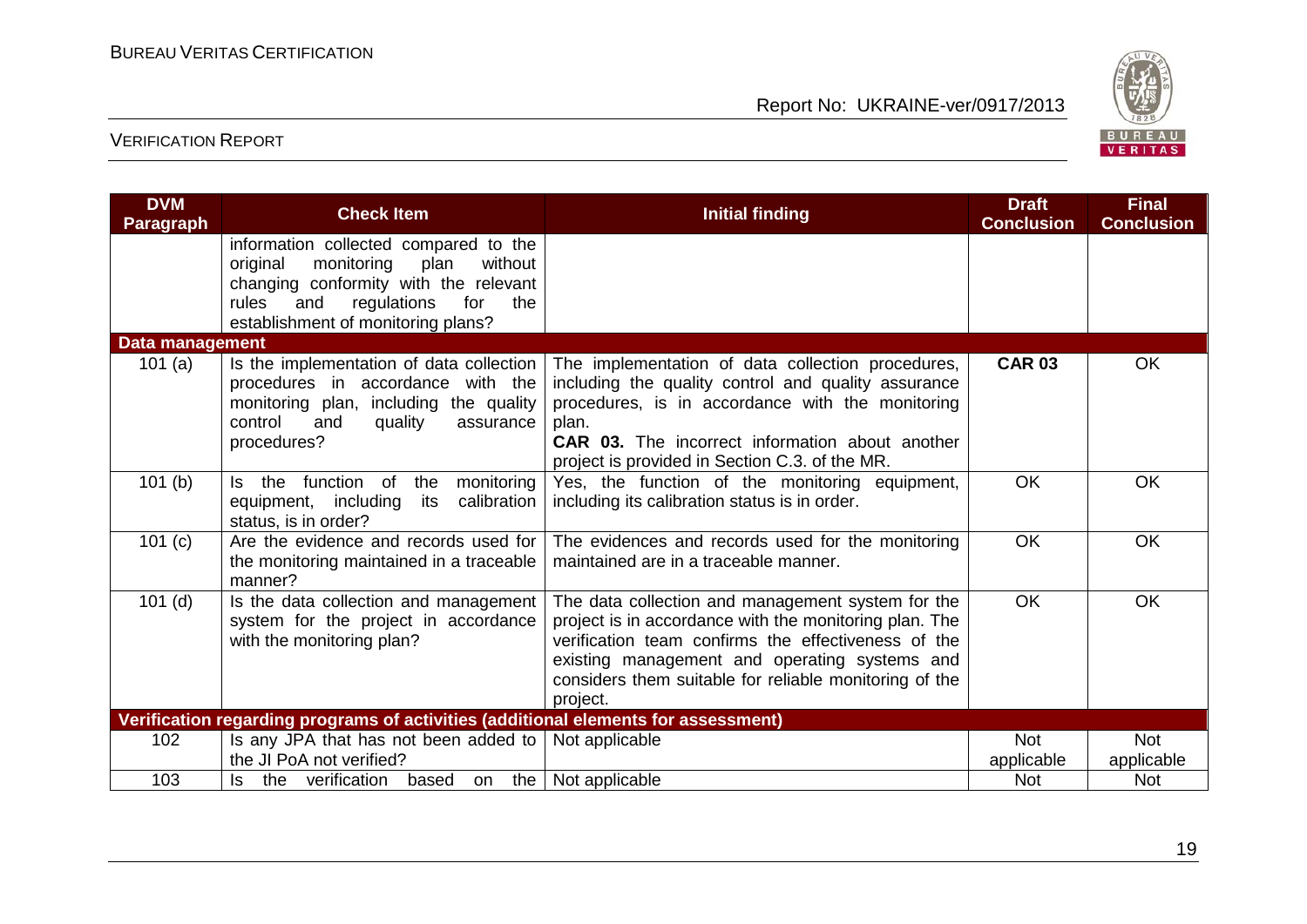

| <b>DVM</b><br><b>Paragraph</b> | <b>Check Item</b>                                                                                                                                                                                                                                                                                                                                                                                                                                                                                  | <b>Initial finding</b> | <b>Draft</b><br><b>Conclusion</b> | <b>Final</b><br><b>Conclusion</b> |
|--------------------------------|----------------------------------------------------------------------------------------------------------------------------------------------------------------------------------------------------------------------------------------------------------------------------------------------------------------------------------------------------------------------------------------------------------------------------------------------------------------------------------------------------|------------------------|-----------------------------------|-----------------------------------|
|                                | monitoring reports of all JPAs to be<br>verified?                                                                                                                                                                                                                                                                                                                                                                                                                                                  |                        | applicable                        | applicable                        |
| 103                            | verification<br>Does the<br>the<br>ensure<br>accuracy and conservativeness of the<br>emission reductions or enhancements<br>of removals generated by each JPA?                                                                                                                                                                                                                                                                                                                                     | Not applicable         | <b>Not</b><br>applicable          | Not<br>applicable                 |
| 104                            | Does the monitoring period not overlap<br>with previous monitoring periods?                                                                                                                                                                                                                                                                                                                                                                                                                        | Not applicable         | <b>Not</b><br>applicable          | <b>Not</b><br>applicable          |
| 105                            | If the AIE learns of an erroneously<br>included JPA, has the AIE informed the<br>JISC of its findings in writing?                                                                                                                                                                                                                                                                                                                                                                                  | Not applicable         | <b>Not</b><br>applicable          | <b>Not</b><br>applicable          |
|                                | Applicable to sample-based approach only                                                                                                                                                                                                                                                                                                                                                                                                                                                           |                        |                                   |                                   |
| 106                            | Does the sampling plan prepared by the<br>AIE:<br>(a) Describe its sample selection, taking<br>into<br>account that:<br>(i) For each verification that uses a<br>sample-based approach, the sample<br>shall<br>sufficiently<br>be<br>selection<br>representative of the JPAs in the JI<br>PoA such extrapolation to all JPAs<br>identified for that verification is<br>reasonable, taking<br>into<br>account<br>differences among the characteristics<br>of JPAs, such as:<br>- The types of JPAs; | Not applicable         | Not<br>applicable                 | Not<br>applicable                 |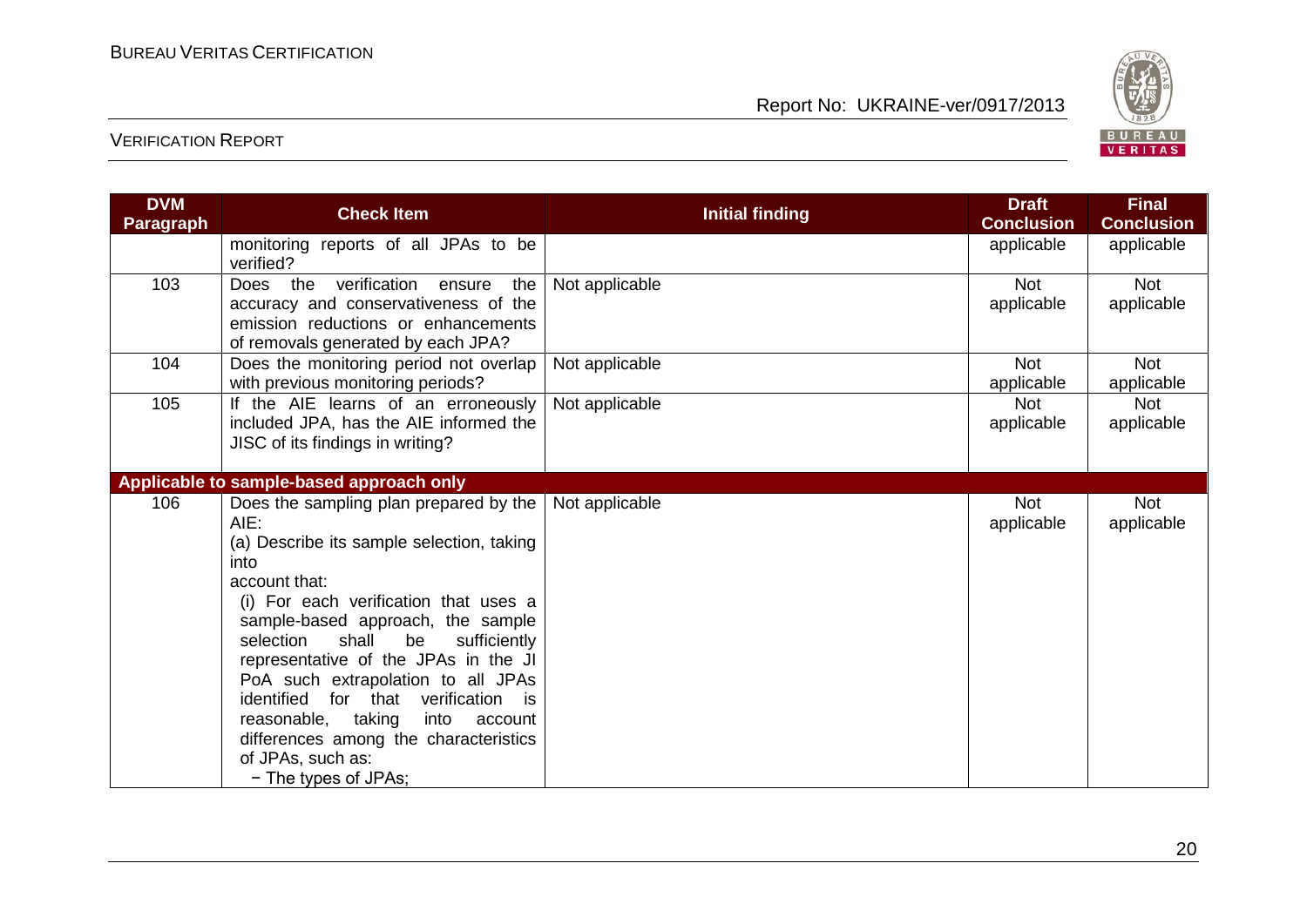

| <b>DVM</b><br>Paragraph | <b>Check Item</b>                                                                                                                                                                                                                                                                                                                                                                                                                 | <b>Initial finding</b> | <b>Draft</b><br><b>Conclusion</b> | <b>Final</b><br><b>Conclusion</b> |
|-------------------------|-----------------------------------------------------------------------------------------------------------------------------------------------------------------------------------------------------------------------------------------------------------------------------------------------------------------------------------------------------------------------------------------------------------------------------------|------------------------|-----------------------------------|-----------------------------------|
|                         | - The complexity of the applicable<br>technologies and/or measures used;<br>- The geographical location of each<br>JPA:<br>- The amounts of expected emission<br>reductions of the JPAs being verified;<br>- The number of JPAs for which<br>emission reductions are<br>being<br>verified:<br>- The length of monitoring periods of<br>the JPAs being verified; and<br>- The samples selected for prior<br>verifications, if any? |                        |                                   |                                   |
| 107                     | the sampling plan ready for<br>ls.<br>publication through the secretariat along<br>with the verification report<br>and<br>supporting documentation?                                                                                                                                                                                                                                                                               | Not applicable         | <b>Not</b><br>applicable          | <b>Not</b><br>applicable          |
| 108                     | Has the AIE made site inspections of at   Not applicable<br>least the square root of the number of<br>total JPAs, rounded to the upper whole<br>number? If the AIE makes no site<br>inspections or fewer site inspections<br>than the square root of the number of<br>total JPAs, rounded to the upper whole<br>number, then does the AIE provide a<br>reasonable<br>explanation<br>and<br>justification?                         |                        | <b>Not</b><br>applicable          | Not<br>applicable                 |
| 109                     | plan available for<br>Is the sampling                                                                                                                                                                                                                                                                                                                                                                                             | Not applicable         | <b>Not</b>                        | <b>Not</b>                        |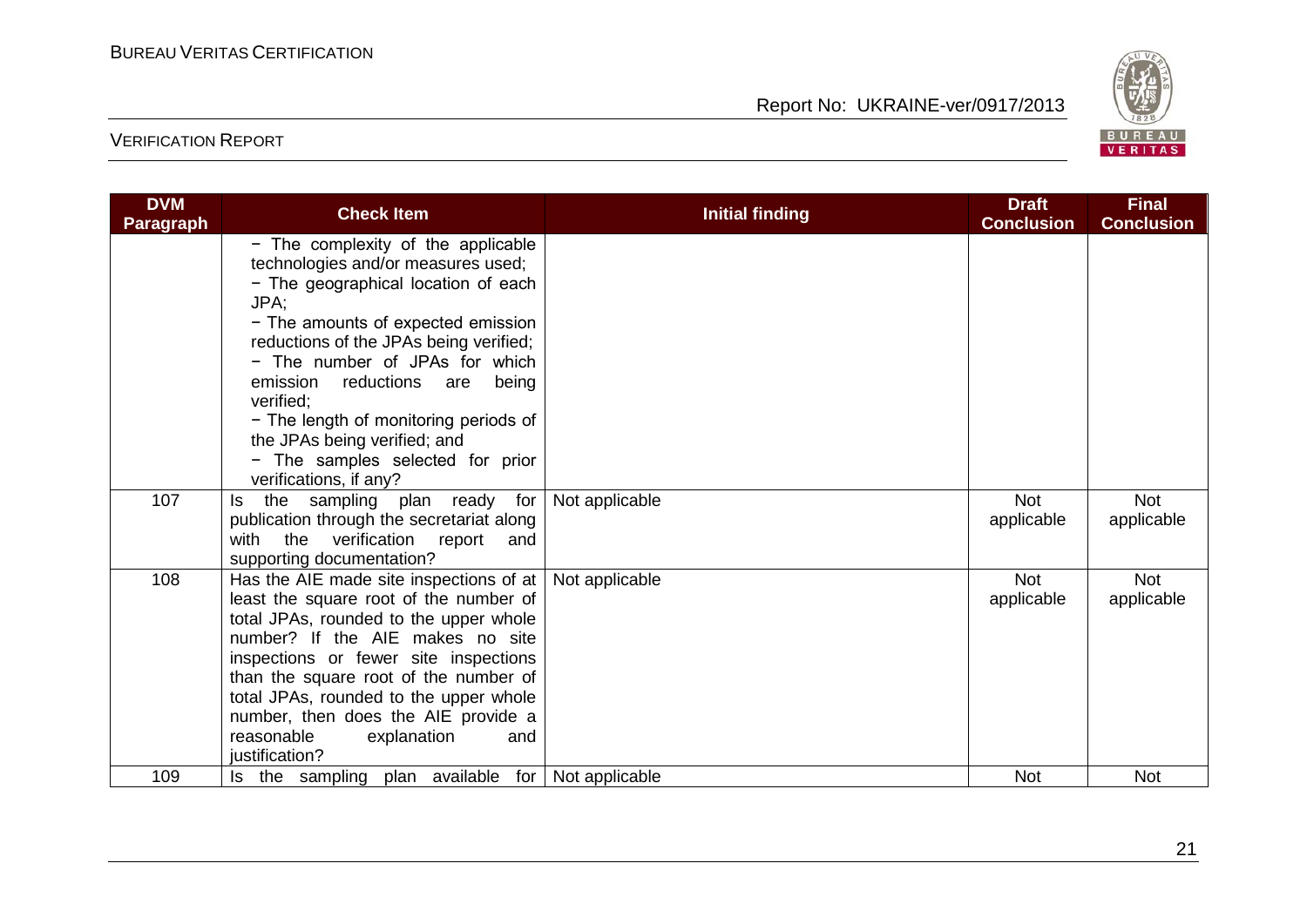

| <b>DVM</b><br><b>Paragraph</b> | <b>Check Item</b>                                                                                                                                                                                                                     | Initial finding | <b>Draft</b><br><b>Conclusion</b> | <b>Final</b><br><b>Conclusion</b> |
|--------------------------------|---------------------------------------------------------------------------------------------------------------------------------------------------------------------------------------------------------------------------------------|-----------------|-----------------------------------|-----------------------------------|
|                                | submission to the secretariat for the<br>JISC's ex ante assessment? (Optional)                                                                                                                                                        |                 | applicable                        | applicable                        |
| 110                            | If the AIE learns of a fraudulently Not applicable<br>included JPA, a fraudulently monitored<br>JPA or an inflated number of emission<br>reductions claimed in a JI PoA, has the<br>AIE informed the JISC of the fraud in<br>writing? |                 | Not<br>applicable                 | <b>Not</b><br>applicable          |